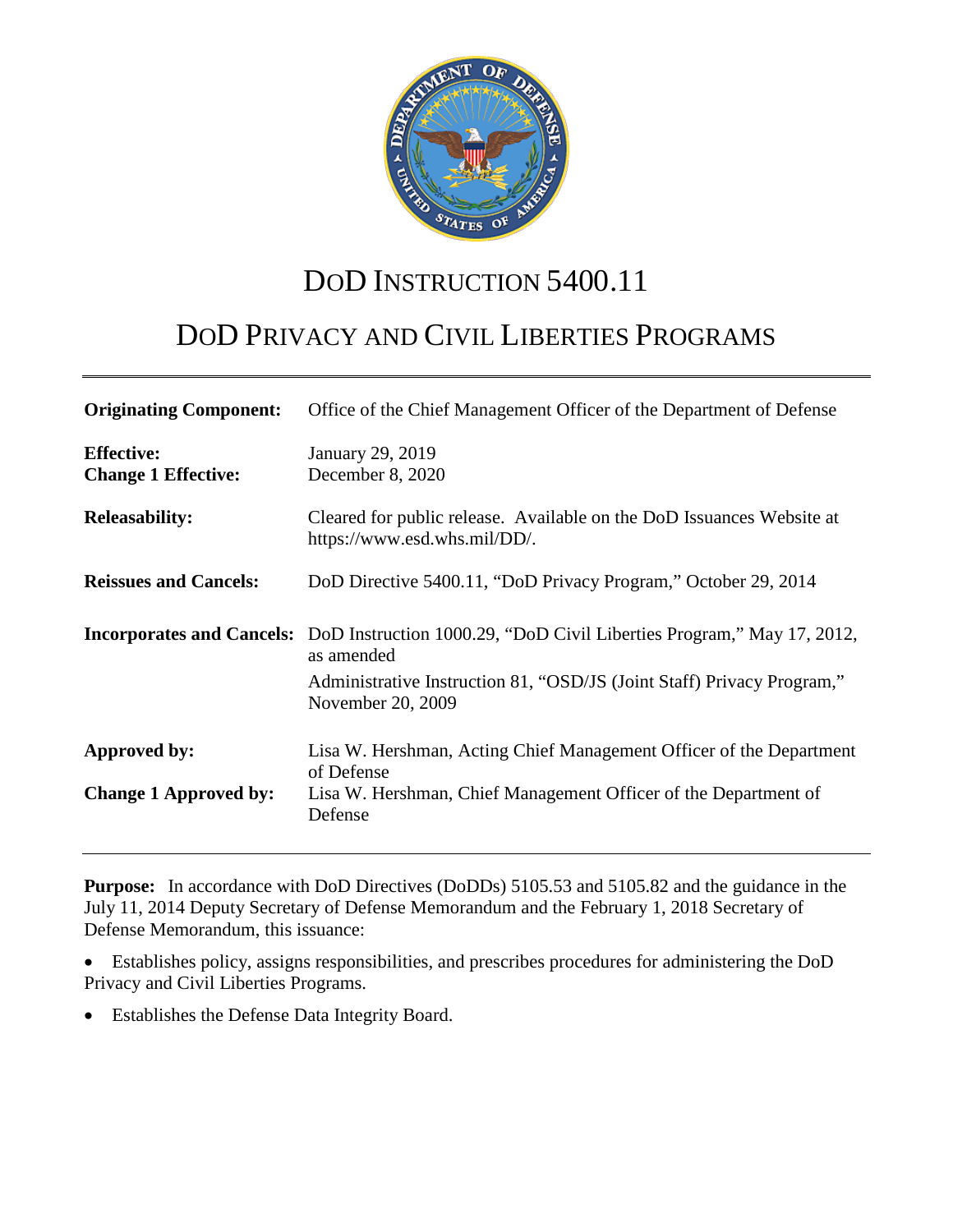## **TABLE OF CONTENTS**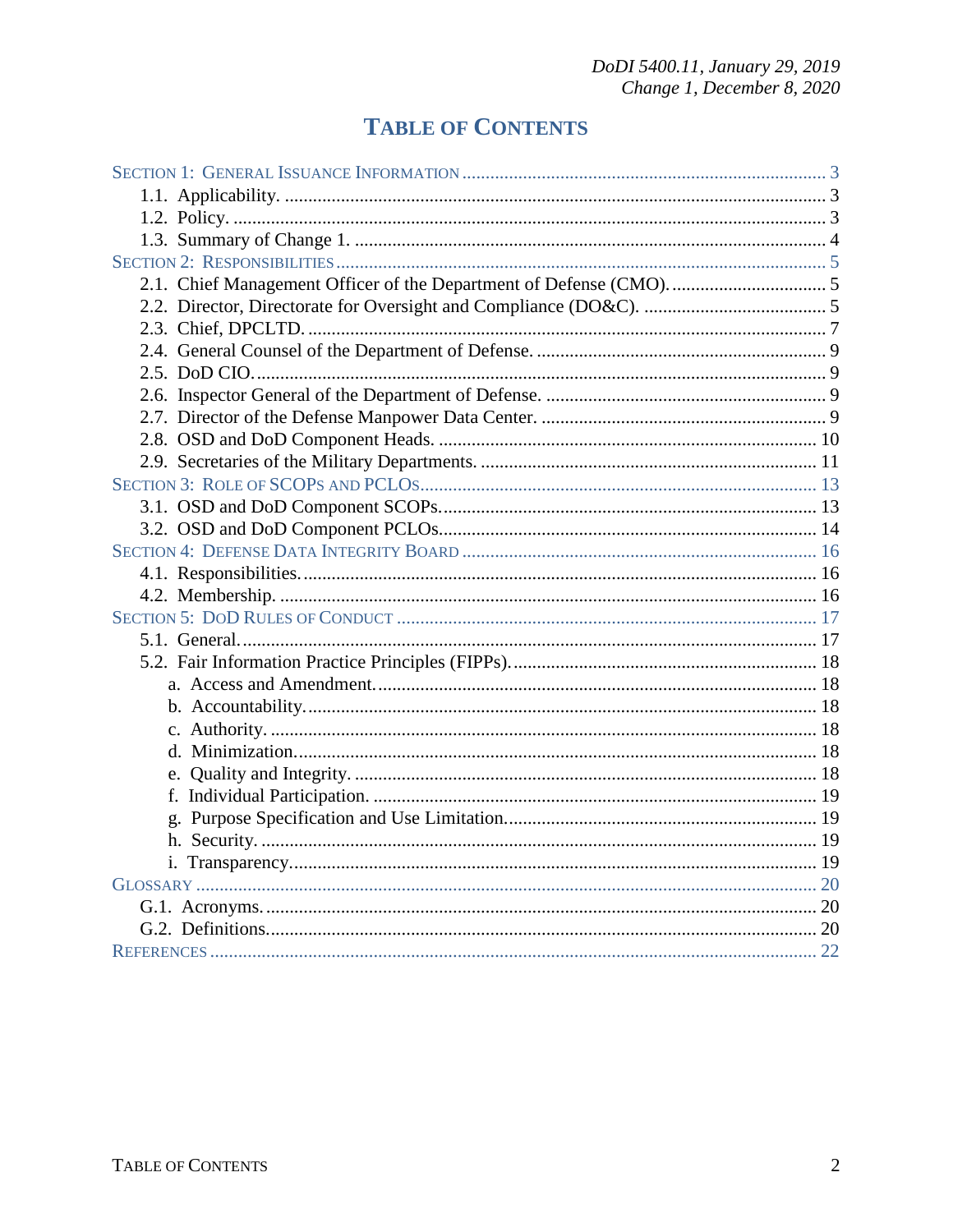## **SECTION 1: GENERAL ISSUANCE INFORMATION**

#### <span id="page-2-1"></span><span id="page-2-0"></span>**1.1. APPLICABILITY.**

a. This issuance applies to OSD, the Military Departments, the Office of the Chairman of the Joint Chiefs of Staff, and the Joint Staff, the Combatant Commands, the Office of Inspector General of the Department of Defense (OIG DoD), the Defense Agencies, the DoD Field Activities, and all other organizational entities within the DoD, including the DoD Intelligence Components (referred to collectively in this issuance as the "DoD Components").

b. Nothing in this issuance will infringe on the OIG DoD's statutory independence and authority as articulated in the Inspector General Act of 1978, as amended, in the Appendix of Title 5, United States Code (U.S.C.). In the event of any conflict between this issuance and the OIG DoD's statutory independence and authority, the Inspector General Act of 1978 takes precedence.

#### <span id="page-2-2"></span>**1.2. POLICY.**

a. All DoD Components will:

(1) Establish and maintain comprehensive privacy and civil liberties programs that comply with applicable statutory, regulatory, and policy requirements, and develop and evaluate privacy and civil liberties policies and manage privacy risks.

(2) Comply with all applicable:

(a) Privacy and civil liberties related laws, regulations, and policies, including the requirements of Section 552(a) of Title 5, U.S.C., also known and referred to in this issuance as "the Privacy Act of 1974," and ensure that Privacy Act system of records notices (SORNs) are published, revised, and rescinded, as required.

(b) Executive orders, Intelligence Community directives, and other applicable guidance to DoD Components conducting intelligence activities with respect to privacy and civil liberties matters (e.g., Executive Order 12333 and DoD Manual 5240.01).

(3) Limit the creation, collection, use, processing, storage, maintenance, dissemination, and disclosure of personally identifiable information (PII) maintained in a system of records to that which is legally authorized, relevant, and reasonably deemed necessary to accomplish a DoD function.

(4) Maintain all records with PII in accordance with applicable records retention or disposition schedules approved by the National Archives and Records Administration.

(5) Impose conditions, where appropriate, when sharing PII with other federal and nonfederal agencies or entities (including the selection and implementation of particular security and privacy controls) that govern the creation, collection, use, processing, storage, maintenance,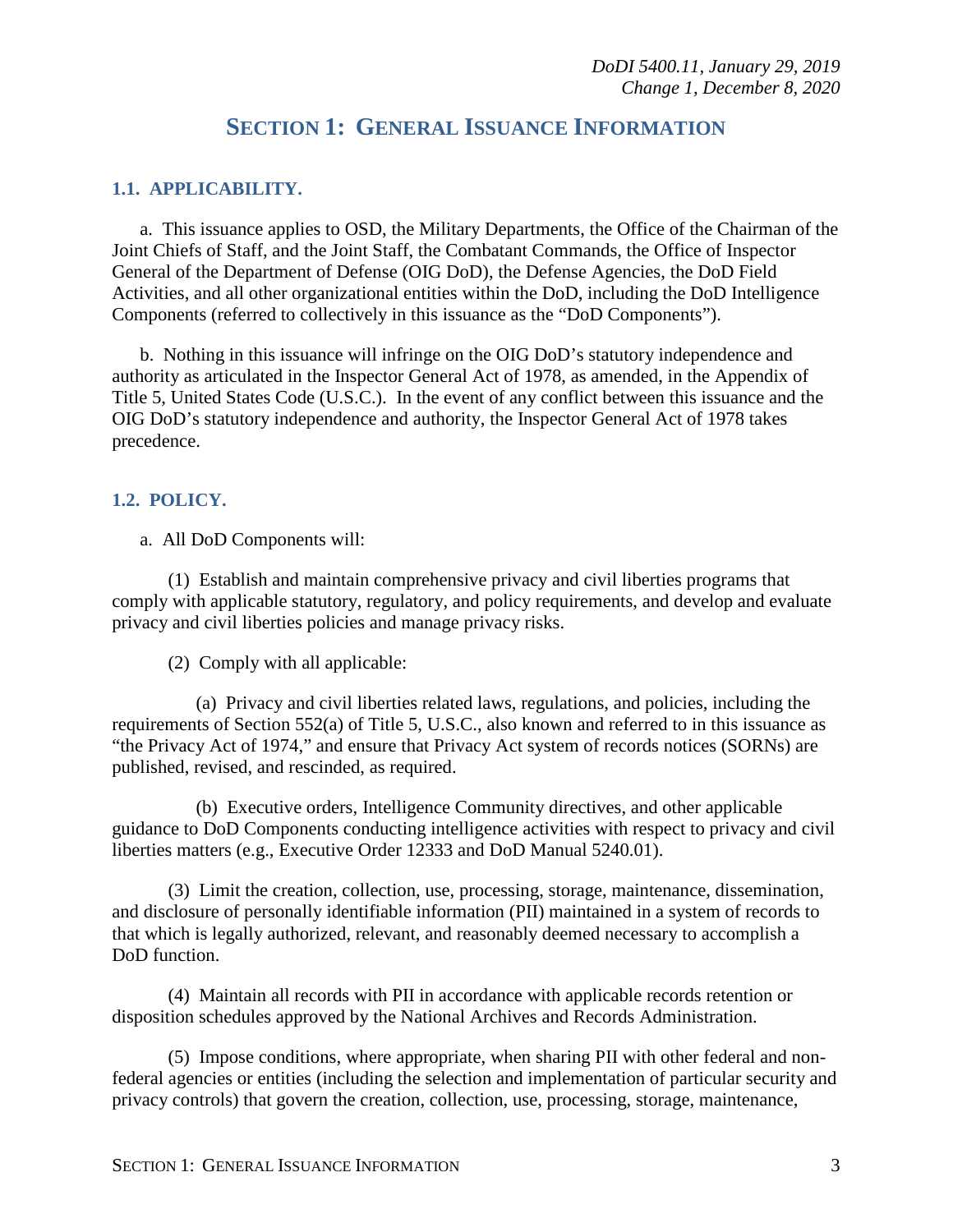dissemination, disclosure, and disposal of the PII. This will be accomplished using written agreements, including contracts, data use agreements, information exchange agreements, and memoranda of understanding when appropriate.

(6) Maintain adequate procedures to receive, investigate, respond to, and redress complaints from individuals who allege that the DoD has violated their privacy or civil liberties.

(7) In accordance with Section 2000ee-1 of Title 42, U.S.C., prohibit reprisals or threats of reprisal against individuals who make complaints to DoD privacy and civil liberties program officials or the Privacy and Civil Liberties Oversight Board indicating a possible violation of privacy protections or civil liberties in the administration of Federal Government programs relating to efforts to protect the Nation from terrorism, unless the complaint was made or the information was disclosed with the knowledge that it was false or with willful disregard for its truth or falsity.

b. This issuance does not create any rights, privileges, or benefits, substantive or procedural, enforceable by any party against the United States, its departments, agencies, other entities, its officers, or any other persons.

<span id="page-3-0"></span>**1.3. SUMMARY OF CHANGE 1.** The changes to this issuance:

a. Are a result of a realignment of responsibilities within several DoD Components.

(1) Responsibilities for the Chief, Defense Privacy, Civil Liberties, and Transparency Division (DPCLTD), have changed from the original responsibility to develop, coordinate, and maintain DoD matching agreements to coordinate and maintain DoD matching agreements.

(2) OSD Principal Staff Assistants' responsibilities have been removed and incorporated into the OSD and DoD Component heads' responsibilities.

(3) The Director, Defense Manpower Data Center responsibilities for establishing and renewing DoD matching agreements involving data in systems of records maintained by DMDC have been added.

(4) The reference and table for Washington Headquarters Service (WHS)-serviced Components were removed from Section 3 because all DoD Senior Component Officials for Privacy (SCOPs) and component PCLOs are now supported directly by DPCLTD.

(5) The list of Data Integrity Board members has been updated.

b. Update Paragraph 1.1. to emphasize that nothing in this issuance will infringe on OIG DoD's statutory independence and authority pursuant to the Inspector General Act of 1978.

c. Update references for currency and accuracy.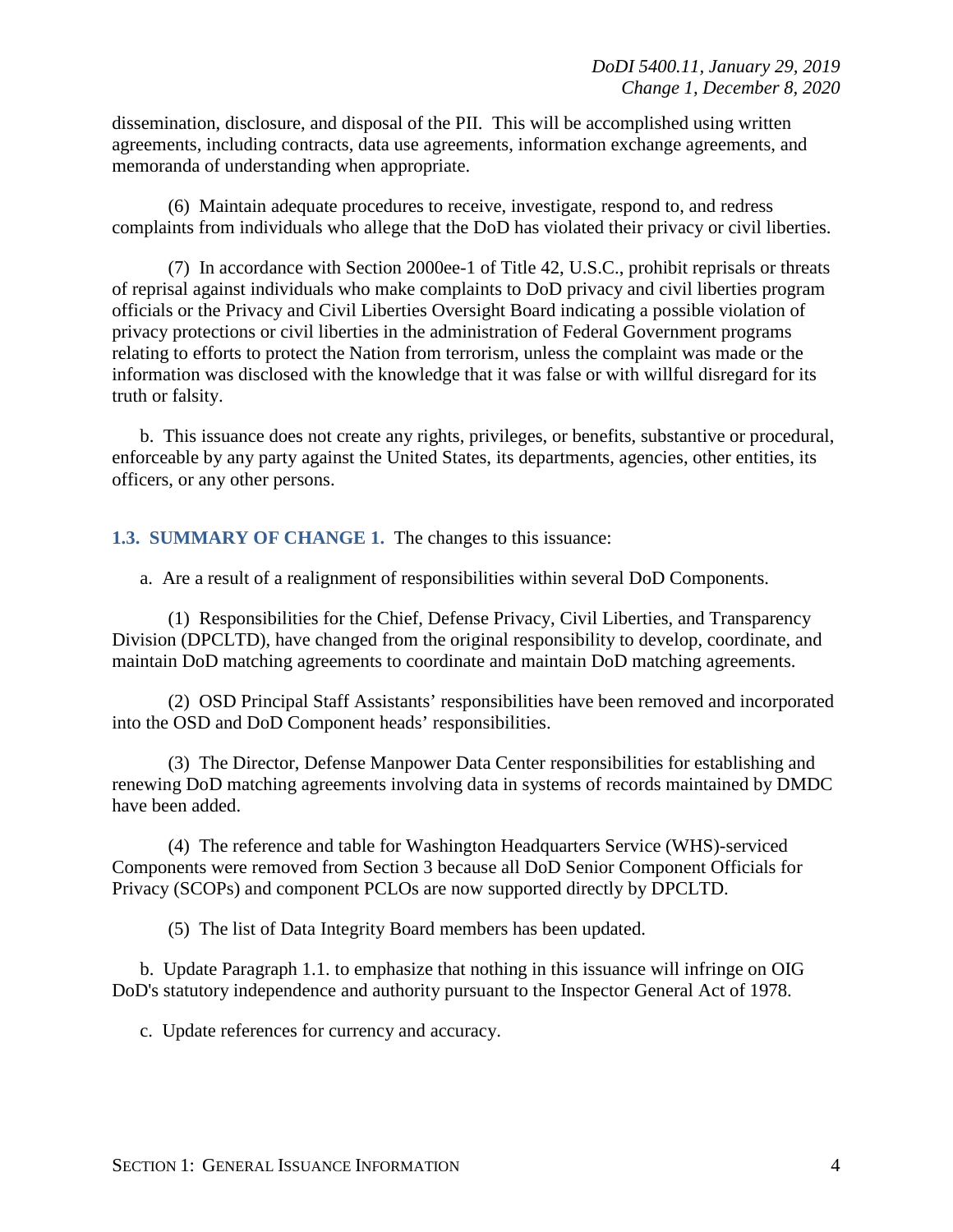### **SECTION 2: RESPONSIBILITIES**

<span id="page-4-1"></span><span id="page-4-0"></span>**2.1. CHIEF MANAGEMENT OFFICER OF THE DEPARTMENT OF DEFENSE (CMO).** In addition to the responsibilities in Paragraph 2.8., the CMO:

a. Serves as the DoD PCLO in accordance with Sections 2000ee-1 and 2000ee-2 of Title 42, U.S.C.

b. Advises the Secretary of Defense and senior DoD leadership on the DoD Privacy and Civil Liberties Programs.

c. Assists the Secretary of Defense and senior DoD leadership in considering privacy and civil liberties concerns when they propose, develop, or implement laws, regulations, policies, procedures, DoD issuances, or guidelines.

d. When providing advice on proposals to create, retain, or enhance a particular DoD function, considers and determines whether the DoD has established that:

(1) The need for that function is balanced with the need to protect privacy and civil liberties.

(2) There is adequate supervision over that function to ensure protection of privacy and civil liberties.

(3) There are adequate guidelines and oversight to properly confine the extent of the function.

e. Ensures that DoD operations, policies, procedures, guidelines, and issuances and their implementation are periodically investigated, reviewed, and amended to provide for adequate protection of privacy and civil liberties.

f. Designates a Senior Agency Official for Privacy (SAOP) who has DoD-wide responsibility and accountability for developing, implementing, and maintaining a DoD-wide privacy program.

g. Submits semiannual reports on the activities of the DoD Privacy and Civil Liberties Programs to the appropriate congressional committees, the Privacy and Civil Liberties Oversight Board, and the Secretary of Defense, in accordance with Section 2000ee-1 of Title 42, U.S.C. These reports will be available to the public to the greatest extent that is consistent with the protection of classified information and applicable law. (Note: The National Security Agency reports directly to Congress with notification to DoD.)

<span id="page-4-2"></span>**2.2. DIRECTOR, DIRECTORATE FOR OVERSIGHT AND COMPLIANCE (DO&C).** Under the authority, direction, and control of the CMO, the Director, DO&C: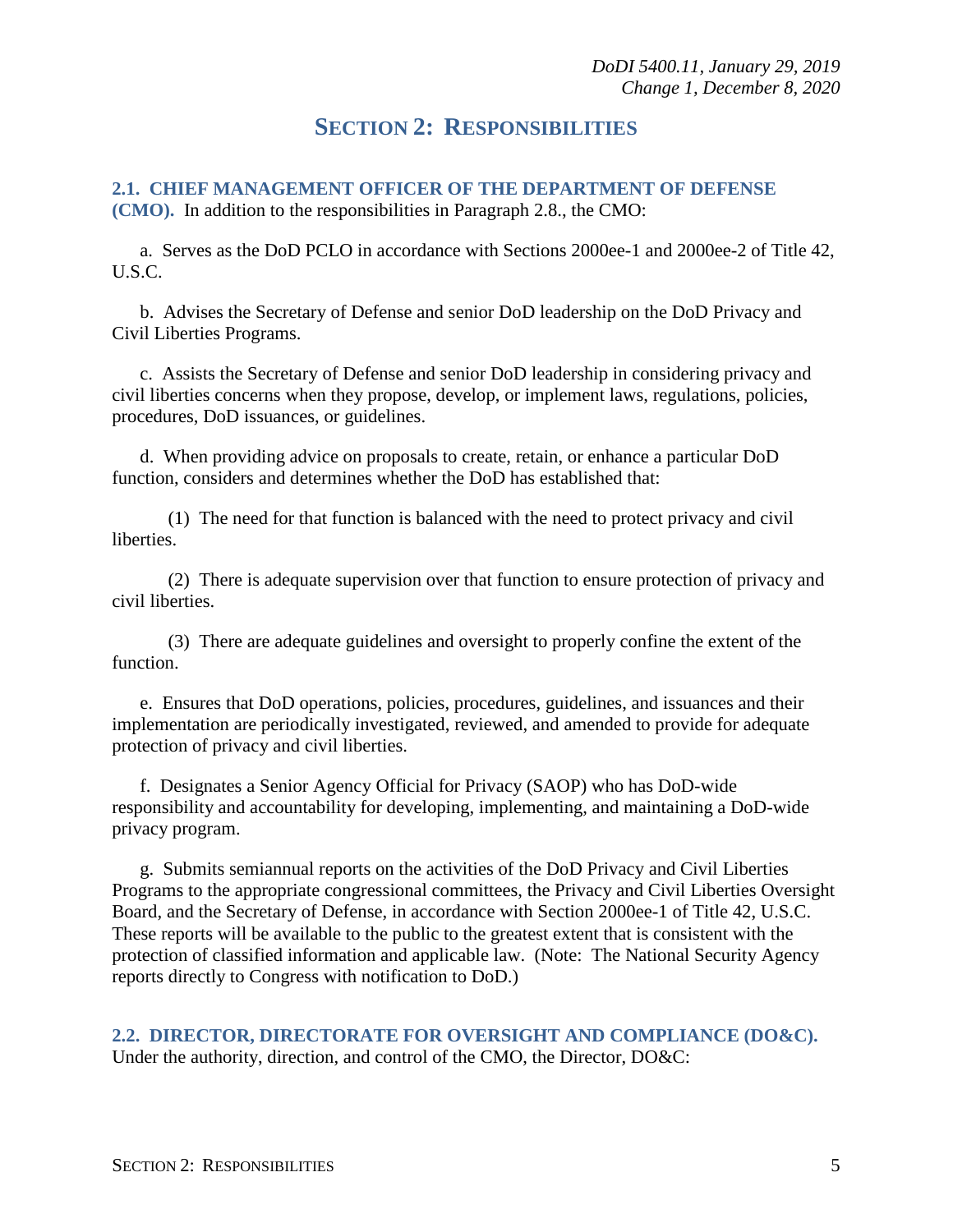a. Serves as the DoD's SAOP. In accordance with OMB Memorandum M-16-24, OMB Circulars No. A-130 and No. A-108, and Sections 2000ee-1 and 2000ee-2 of Title 42, U.S.C., these duties include:

(1) Taking a central policy-making role in developing and evaluating legislative, regulatory, and other policy proposals that have privacy or civil liberties implications. Ensuring that DoD considers and addresses the privacy and civil liberties implications of all DoD regulations and policies, and will lead the agency's evaluation of the privacy and civil liberties implications of legislative proposals, congressional testimony, and other materials pursuant to OMB Circular No. A-19.

(2) Taking a central role in overseeing, coordinating, and facilitating DoD's privacy and civil liberties compliance efforts, consistent with applicable law, regulation, and policy.

(3) Managing privacy risks associated with any DoD activities that involve the creation, collection, use, process, storage, maintenance, dissemination, disclosure, and disposal of PII by programs and information systems. The SAOP's review of privacy risks will begin at the earliest planning and development stages of DoD actions and policies that involve PII, and continue throughout the life cycle of the programs or information systems. Appropriately managing privacy risks may require DoD to take steps beyond those required in law, regulation, and policy.

(4) In support of the DoD PCLO, ensure implementation of Sections 2000ee-1 and 2000ee-2 of Title 42, U.S.C., including:

(a) Appropriate consideration and protection of privacy and civil liberties in DoD operations, policies, procedures, guidelines, and issuances.

(b) Ensuring adequate procedures to respond to complaints alleging DoD violations of privacy or civil liberties.

(c) Coordination of semiannual reports on the activities of the DoD Privacy and Civil Liberties Programs to the appropriate congressional committees, the Privacy and Civil Liberties Oversight Board, and the Secretary of Defense.

b. Serves as the Chair of the Defense Data Integrity Board.

c. Serves as the Privacy Act Access and Amendment appellate authority for OSD, the Office of the Joint Chiefs of Staff, and the Combatant Commands when an individual is denied access to, or amendment of, records pursuant to the Privacy Act of 1974.

d. Submits the annual FISMA Privacy Report to the Department of Homeland Security and OMB in accordance with Chapter 35, Subchapter II, of Title 44, U.S.C.

e. In conjunction with the DoD Chief Information Officer (DoD CIO):

(1) Ensures DoD Components comply with OMB Circular No. A-130 with respect to the protection of PII.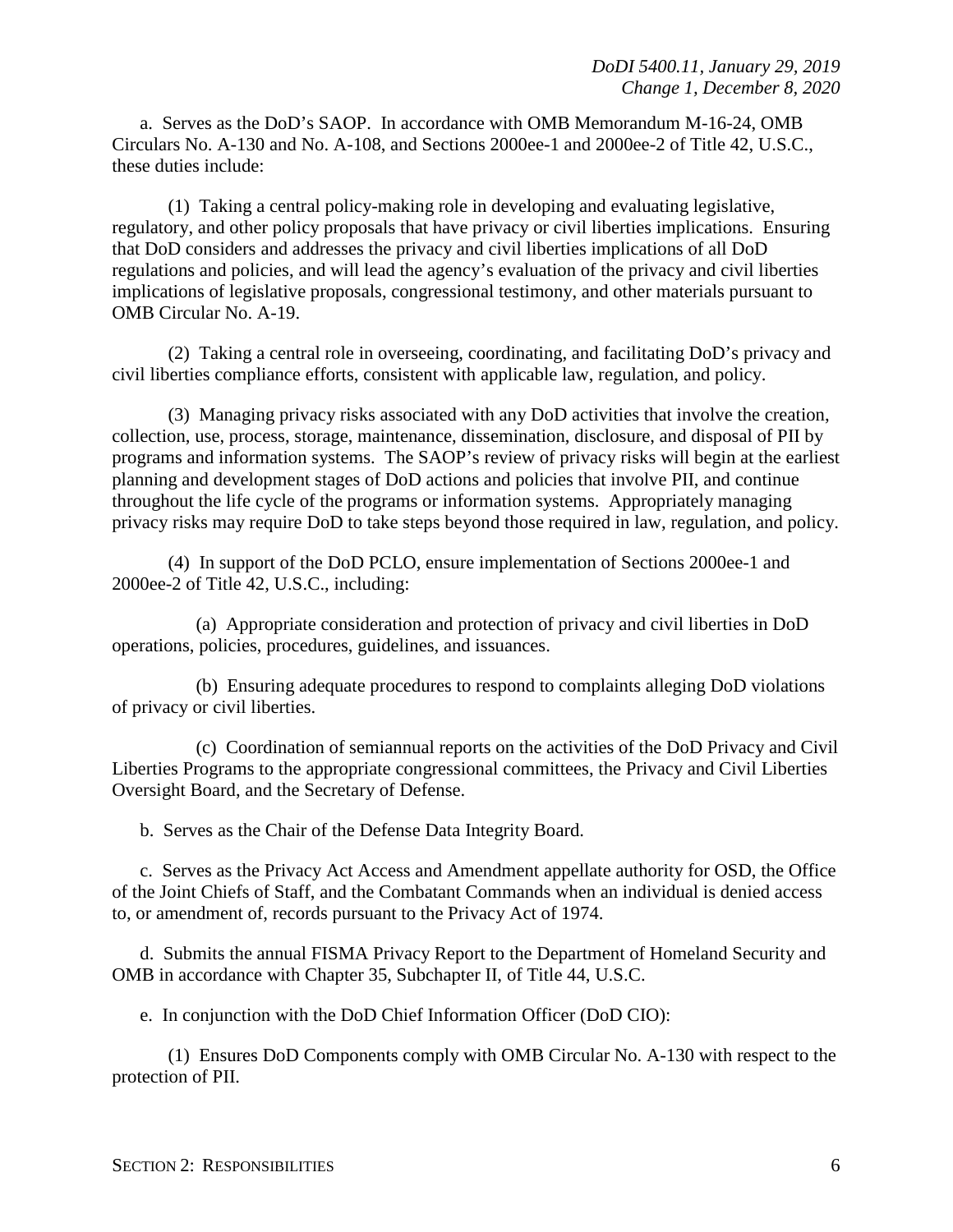(2) Ensures the DoD's breach response plan clearly defines the roles and responsibilities of DoD Component heads concerning contracts that:

(a) Involve the operation of a Privacy Act system of records;

(b) Involve the operation of federal information systems that create, collect, use, process, store, maintain, disseminate, disclose, or dispose of PII on behalf of the DoD; or

(c) Otherwise involve the maintenance of PII of DoD-affiliated personnel.

<span id="page-6-0"></span>**2.3. CHIEF, DPCLTD.** Under the authority, direction, and control of the Director, DO&C, the Chief, DPCLTD:

a. Ensures that policies, procedures, and systems for protecting the privacy and civil liberties of individuals are implemented throughout the DoD in accordance with applicable law.

b. Oversees and implements the DoD Privacy and Civil Liberties Programs.

c. Ensures that guidance, assistance, and subject matter expert support are provided to the DoD Component PCLOs in the implementation and execution of the DoD Privacy and Civil Liberties Programs.

d. Assists the CMO and Director, DO&C, with the responsibilities outlined in Paragraphs 2.1 and 2.2.

e. Reviews legislative, regulatory, and other policy proposals with privacy and civil liberties implications, including those relating to how the DoD maintains its PII as well as proposed testimony in accordance with DoDD 5500.01.

f. Reviews proposed new and modified SORNs and proposed rescindment of SORNs. In accordance with the Privacy Act of 1974, OMB Circular No. A-108, and DoD 5400.11-R, ensures:

(1) Advance notification of such notices and rescindments to OMB and Congress.

(2) Publication of such notices and rescindments in the Federal Register (FR)

g. Reviews proposed DoD Component privacy exemption rules. In accordance with the Privacy Act of 1974, OMB Circular No. A-108, and DoD 5400.11-R, ensures:

(1) Advance notification of such exemption rules to OMB and Congress.

(2) Publication of such exemption rules in the FR.

h. Coordinates and maintains all DoD matching agreements. In accordance with the Privacy Act of 1974, OMB Circular No. A-108, and DoD 5400.11-R, ensures: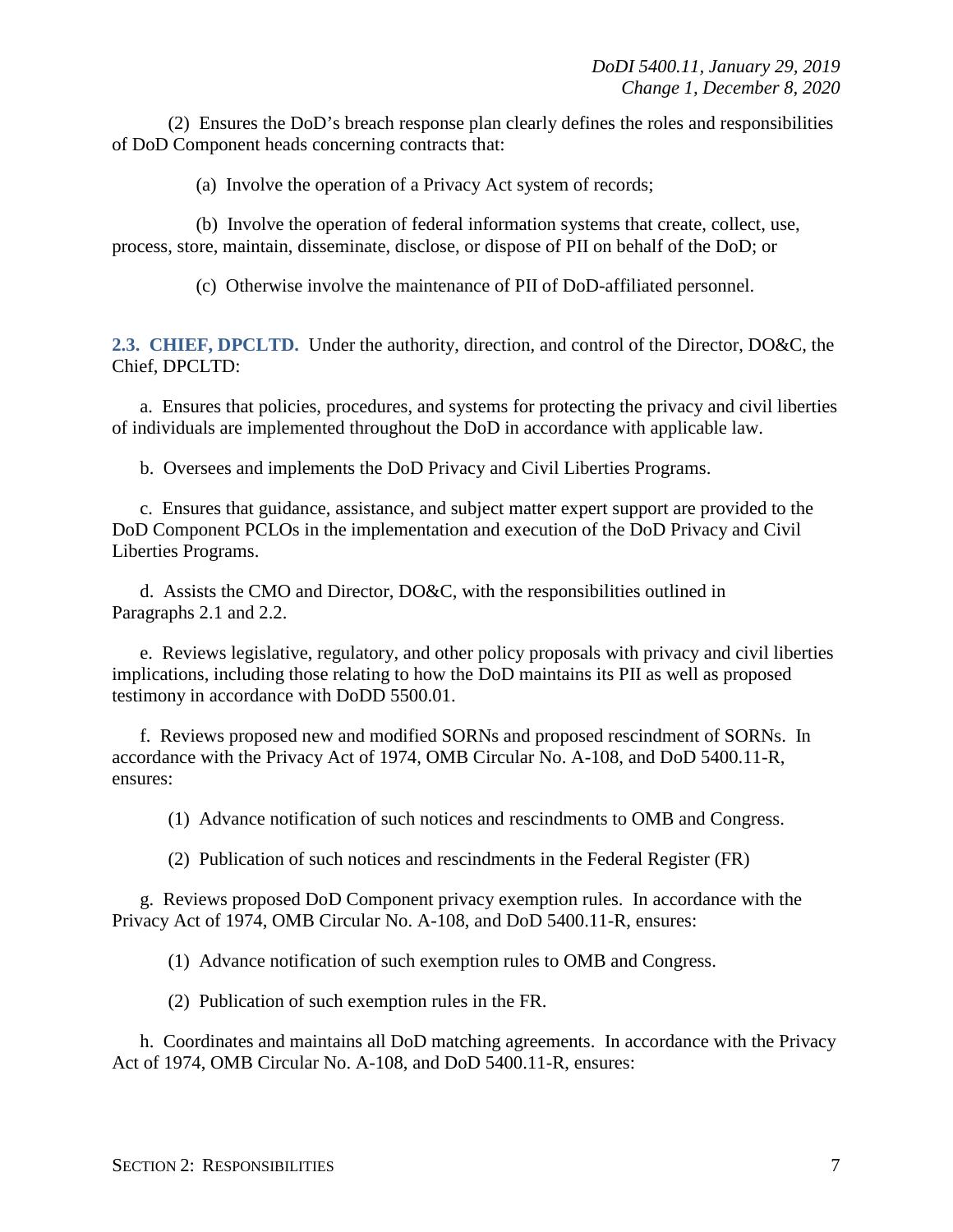(1) Proposed matching agreements are coordinated with the Defense Data Integrity Board.

(2) Advance notification of such matching agreements are submitted to OMB and Congress.

(3) Publication of required matching notices in the FR.

i. Provides guidance, assistance, and support to the DoD Components in their implementation of the DoD Privacy and Civil Liberties Programs to ensure that all requirements developed to maintain PII conform to the DoD Privacy and Civil Liberties Programs standards.

j. Compiles data in support of the SAOP and DoD submissions for:

(1) The FISMA Annual Report, pursuant to OMB Memorandum M-17-12 and related OMB FISMA guidance.

(2) The Annual Matching Activity Report to OMB, in accordance with Section 552a(r) of Title 5, U.S.C., OMB Circular No. A-108, and DoD 5400.11-R.

(3) The Semi-annual DoD Privacy and Civil Liberties Officer (Section 803) Report in accordance with Section 2000ee-1 of Title 42, U.S.C.

(4) Other reports, as required.

k. Provides operational, logistical, and administrative support, including serving as the Executive Secretary to the Defense Data Integrity Board.

l. Establishes standards and reporting guidance for DoD Components for the management, reporting, and remediation of breaches of privacy information in accordance with OMB Memorandum M-17-12.

m. Develops standards and reporting guidance for DoD Components for the management and reporting of alleged violations of privacy and civil liberties, in accordance with the complaint procedures outlined by each DoD Component.

n. Ensures that the DoD has adequate procedures in place to receive, investigate, respond to, and redress complaints from individuals who allege that the DoD has violated their privacy or civil liberties.

o. On behalf of the Secretary of Defense, assigns periodic reports and data calls to DoD Components pursuant to OMB, the Privacy and Civil Liberties Oversight Board, and other statutory and regulatory requirements.

p. In conjunction with the DoD CIO, maintains an accurate inventory of DoD's information systems containing high-value assets (HVAs).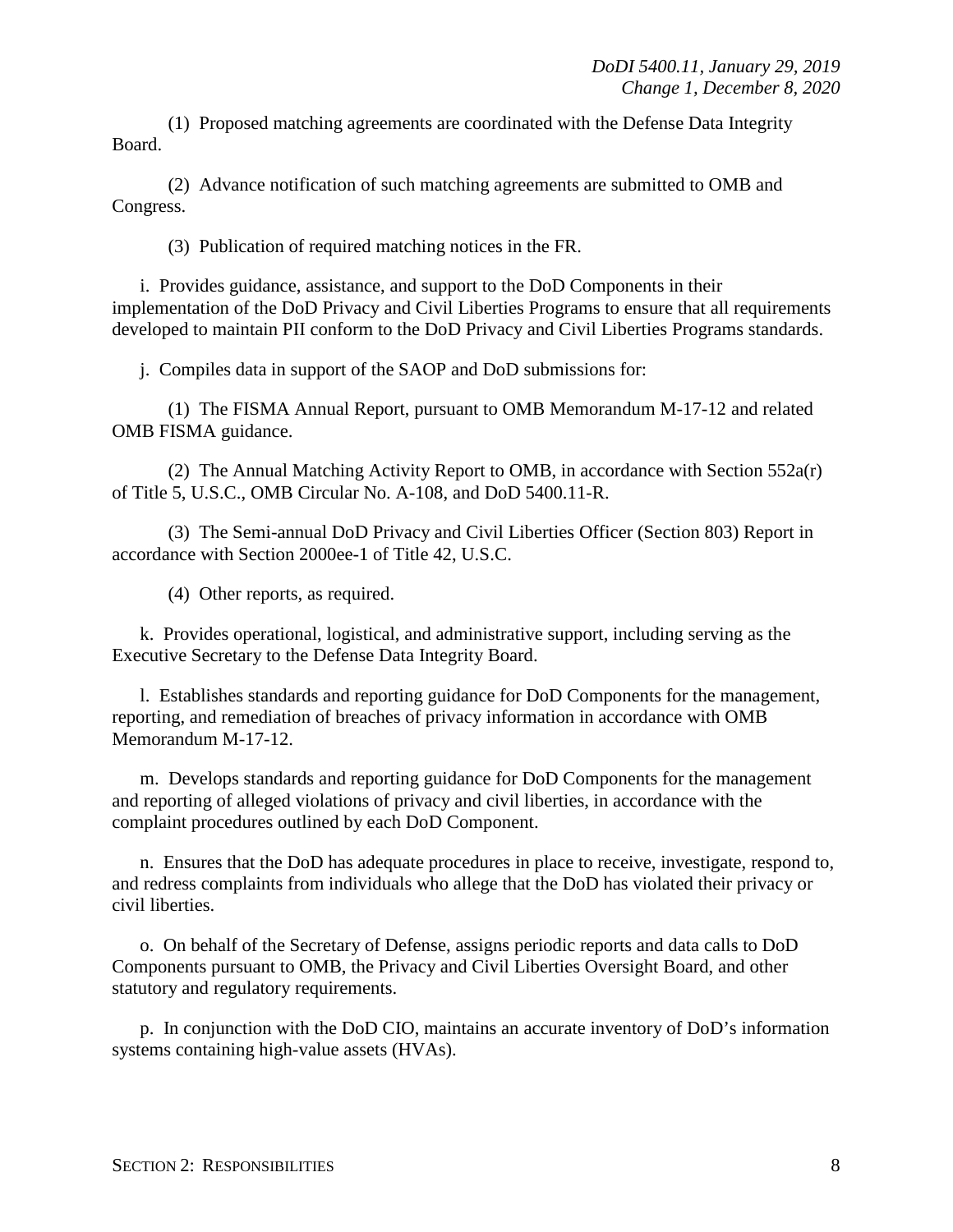q. Serves as the approval authority for Social Security number (SSN) use and justification for all DoD and Secretary of Defense forms and DoD systems containing SSNs. Provides guidance to support DoD efforts in SSN collection, use, dissemination, and reduction in accordance with DoDI 1000.30 and Public Law 115-59, also known as the "Social Security Number Fraud Prevention Act of 2017."

<span id="page-8-0"></span>**2.4. GENERAL COUNSEL OF THE DEPARTMENT OF DEFENSE.** In addition to the responsibilities in Paragraph 2.8., the General Counsel of the Department of Defense:

a. Provides advice and assistance on legal matters related to administering the DoD Privacy and Civil Liberties Programs.

b. Designates a representative from the Office of General Counsel of the Department of Defense to serve as a member of the Defense Data Integrity Board.

<span id="page-8-1"></span>**2.5. DOD CIO.** In addition to the responsibilities in Paragraph 2.8., the DoD CIO:

a. Ensures the Chief Information Security Officer develops and maintains the DoD cybersecurity program in accordance with FISMA to protect PII.

b. In coordination with the Director, DO&C, reviews and approves the information technology (IT) investments budget request to ensure compliance with privacy risk management requirements.

c. Designates a representative from the Office of the DoD CIO to serve as a member of the Defense Data Integrity Board.

d. Facilitates exchange of information necessary to evaluate privacy risk associated with an information system's implementation of privacy and security controls, and any associated residual risk between the Chief Information Security Officer and the Director, DO&C.

<span id="page-8-2"></span>**2.6. INSPECTOR GENERAL OF THE DEPARTMENT OF DEFENSE.** In addition to the responsibilities in Paragraph 2.8., the Inspector General of the Department of Defense:

a. Reports privacy and civil liberties violations and their dispositions that are reported to the OIG DoD to DPCLTD in accordance with this issuance. Effective coordination and cooperation must not interfere with existing investigatory processes conducted by the OIG DoD, including investigations into privacy or civil liberties complaints.

b. Designates a representative from the OIG DoD to serve as a member of the Defense Data Integrity Board.

<span id="page-8-3"></span>**2.7. DIRECTOR OF THE DEFENSE MANPOWER DATA CENTER.** Under the authority, direction, and control of the Director of the DoD Human Resources Activity, the Director of the Defense Manpower Data Center: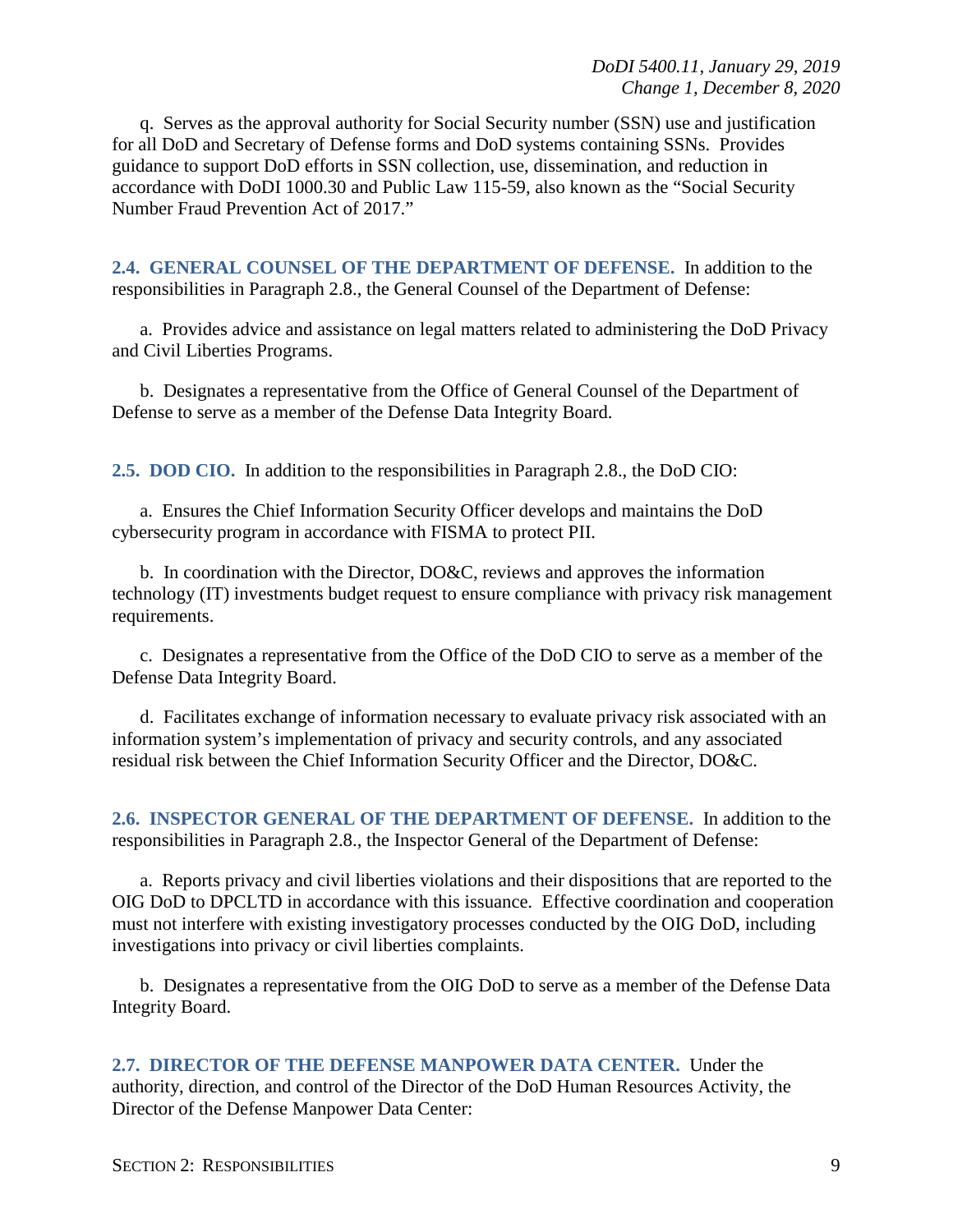a. Provides sufficiently well-trained personnel to work with other federal agencies to prepare, establish, renew DoD matching agreements involving data in systems of records maintained by DMDC, in accordance with the Privacy Act of 1974, as amended, OMB Circular No. A-108, and DoD 5400.11-R.

b. Submits matching agreements involving data in systems of records maintained by DMDC to DPCLTD for coordination.

c. Implements and ensures compliance with DoD matching agreements involving data in system of records maintained by DMDC, in accordance with the Privacy Act of 1974, as amended, OMB Circular No. A-108, and DoD 5400.11-R.

<span id="page-9-0"></span>**2.8. OSD AND DoD COMPONENT HEADS.** The OSD and DoD Component heads:

a. Provide adequate resources to support and maintain effective privacy and civil liberties programs within their respective Components.

b. Ensure their Components comply with DoD Privacy and Civil Liberties Programs reporting requirements and supplemental guidance. Ensure procedures are in accordance with all applicable federal laws, regulations, policies, and procedures.

c. Designate a senior member of their staff to serve as a SCOP to support the DoD SAOP in carrying out the SAOP's duties identified in OMB Circulars No. A-108 and No. A-130, OMB Memorandum M-16-24, and Sections 2000ee-1 and 2000ee-2 of Title 42, U.S.C.

(1) SCOPs designated by the OSD Component heads will serve primarily in an advisory capacity.

(2) In addition to attending periodic meetings conducted by the SAOP, these officials will oversee the functions described in Paragraph 3.1., and other activities designated by the SAOP.

d. In consultation with the SCOP, designate DoD Component PCLOs to administer their Component's privacy and civil liberties programs.

e. Ensure DoD personnel and DoD contractors, who have primary responsibility for implementing the DoD Privacy and Civil Liberties Programs, receive appropriate privacy and civil liberties training. Define any such roles and responsibilities in applicable contracts, including privacy, security, and compliance controls contained in the Federal Acquisition Regulation and Defense Federal Acquisition Regulations.

f. Ensure that contracts requiring the operation of a system of records on behalf of DoD include provisions levying the requirements of the Privacy Act, as well as any other responsibilities concerning the protection of privacy and civil liberties. Ensure all DoD personnel and DoD contractors are trained on such responsibilities, in accordance with their positions and duties.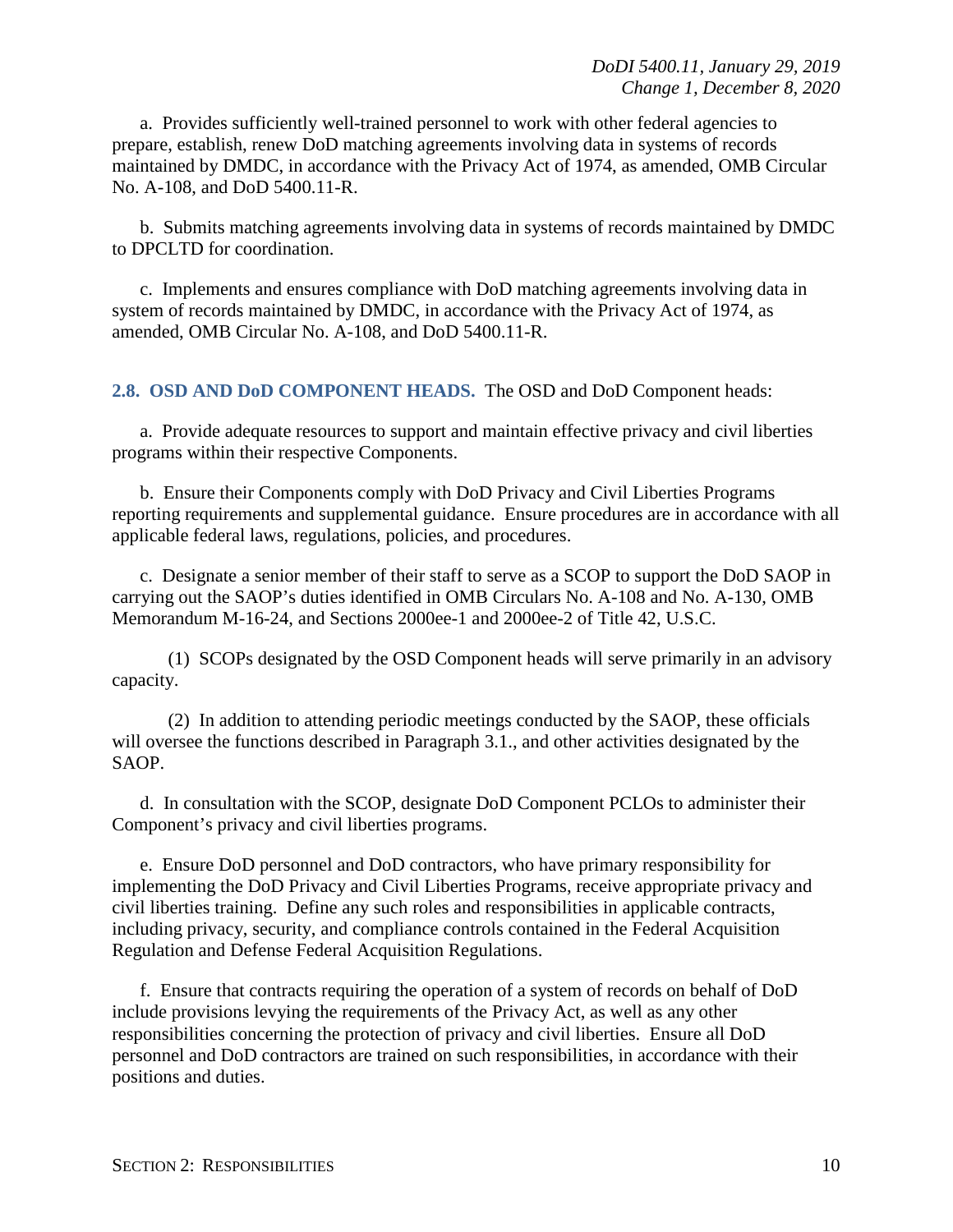g. Evaluate all DoD Component legislative, regulatory, or other policy proposals for consistency with the privacy and civil liberties requirements of this issuance and DoD 5400.11- R.

h. Assess the impact of technology on privacy and the protection of PII and, when feasible, adopt privacy-enhancing technology and safeguards to:

(1) Safeguard PII contained in DoD Component Privacy Act systems of records.

(2) Collect and maintain the minimum amount of PII to accomplish the missions and functions of the DoD Component. This includes minimizing the collection and use of SSNs and complying with DoDI 1000.30.

(3) Audit compliance with the requirements of this issuance and DoD 5400.11-R.

(4) As appropriate, use de-identification and/or anonymization technology to reduce risks to collections of PII.

i. Ensure that SCOPs and PCLOs periodically review Component implementation of, and compliance with, the DoD Privacy and Civil Liberties Programs.

j. Comply with OMB Memorandum M-17-12 and the DoD Breach Preparedness and Response Plan and establish and maintain formal breach response capabilities and mechanisms, implement formal incident management policies, and provide adequate training and awareness for employees and contractors on how to report, respond to, and mitigate incidents.

k. In coordination with the authorizing officials and SCOPs, implement a risk management framework to guide and inform the categorization of federal information and information systems; the selection, implementation, and assessment of privacy controls; the authorization of information systems; and the continuous monitoring of information systems.

l. When seeking IT investment funding, coordinate with their SCOP and their chief information officer to ensure necessary privacy risk management efforts are accounted for in the request.

m. As appropriate, authorize written requests pursuant to Subsection (b)(7) of the Privacy Act of 1974 for records maintained by other agencies that are necessary for an authorized law enforcement activity. This authorization may be delegated no lower than the section chief level.

n. Consult with SCOPs for privacy and civil liberties matters, as required by DoD Manual 5240.01.

<span id="page-10-0"></span>**2.9. SECRETARIES OF THE MILITARY DEPARTMENTS.** In addition to the responsibilities in Paragraph 2.8., the Secretaries of the Military Departments program and budget to fund, without reimbursement, the administrative and logistic support required by Combatant Command and subordinate command headquarters to perform their assigned privacy and civil liberties missions as identified in DoDD 5100.03. As an exception to DoDD 5100.03,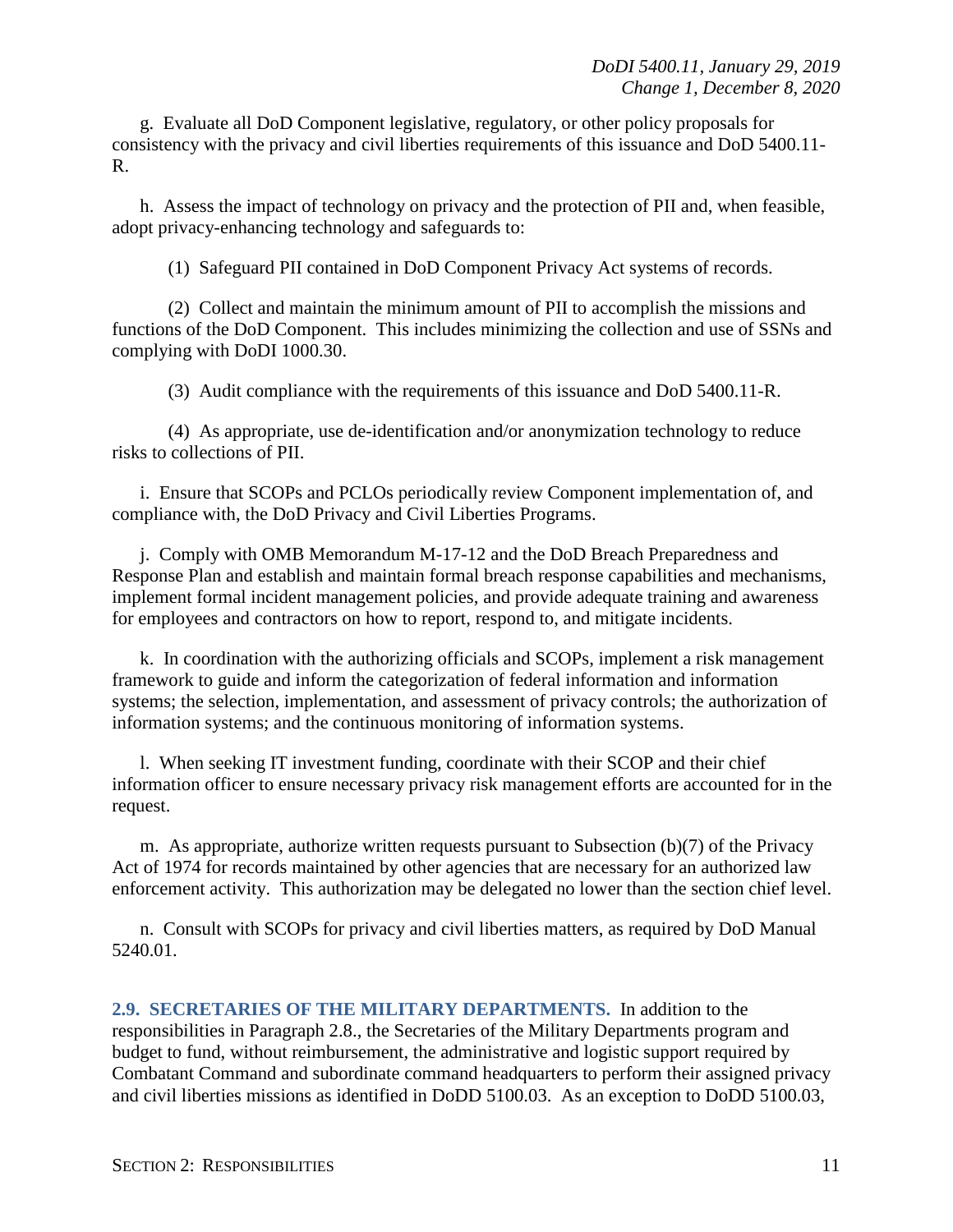Combatant Commands, through their PCLOs, submit to the CMO, through DO&C, Component inputs to the FISMA Annual Report, the Semi-annual DoD Privacy and Civil Liberties Officer (Section 803) Reports, and other reports or data requested by the CMO.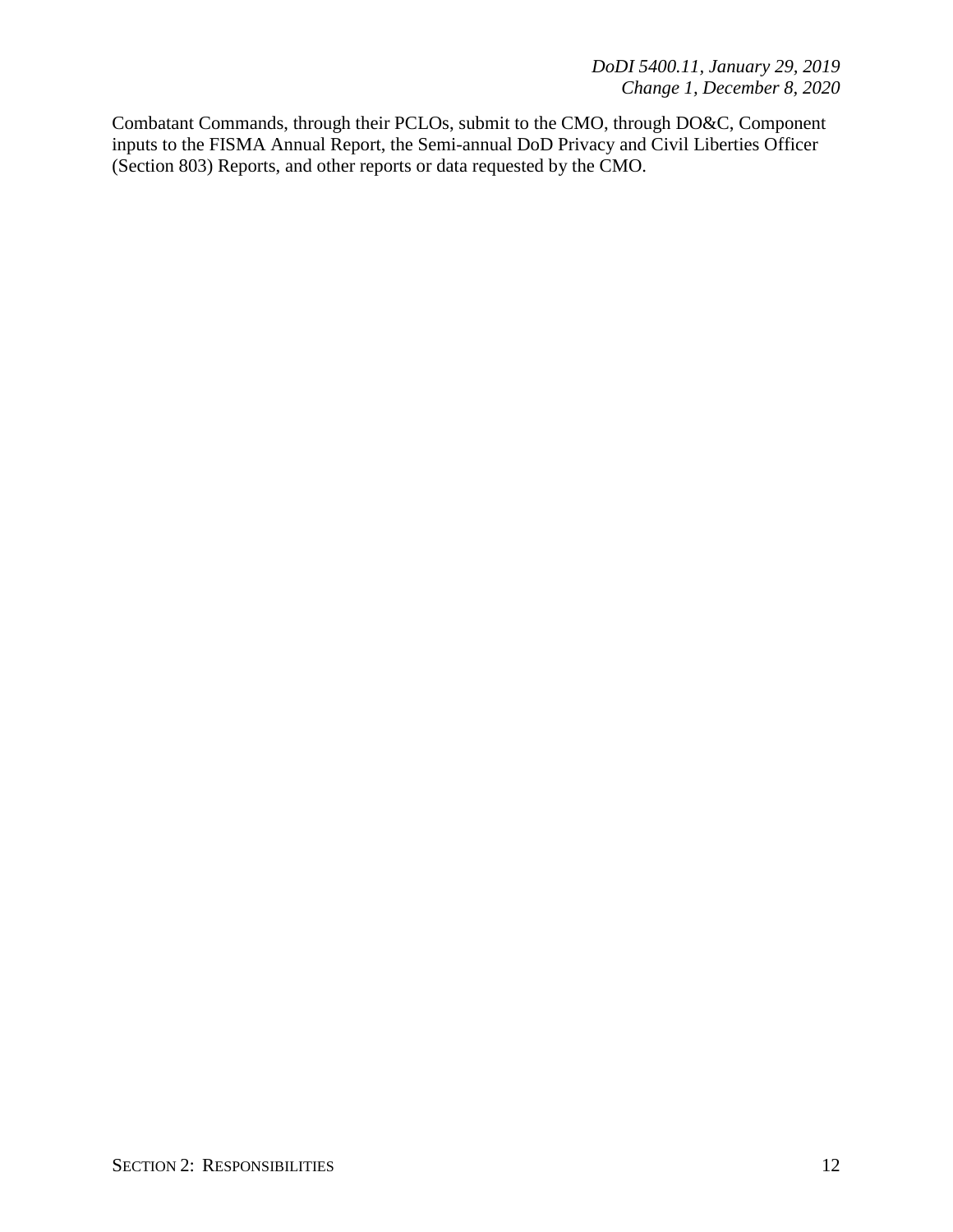## **SECTION 3: ROLE OF SCOPS AND PCLOS**

#### <span id="page-12-1"></span><span id="page-12-0"></span>**3.1. OSD AND DoD COMPONENT SCOPs.**

a. The DoD SAOP has the authority to assign additional responsibilities to the SCOP as needed (e.g., in response to new statutory or regulatory requirements, or changes in policy from OMB). All OSD and DoD Component SCOPs will:

(1) Oversee and provide strategic direction for the respective component privacy and civil liberties programs.

(2) Provide advice and information to the DoD SAOP on privacy issues and civil liberties concerns within his or her respective Component.

(3) Ensure employee awareness of privacy and civil liberties and accompanying responsibilities to protect them.

b. In accordance with DoDI 8510.01 and in conjunction with the DoD Component senior information security officers and the Risk Management Framework Technical Advisory Group, all Component SCOPs will:

(1) Review and approve the categorization of information systems that create, collect, use, process, store, maintain, disseminate, disclose, or dispose of PII in accordance with Appendix F of Committee for National Security Systems Instruction No. 1253.

(2) Designate which privacy controls will be treated as program management, common, information system-specific, or hybrid privacy controls in the Component.

(3) Use the Privacy Overlay found in Attachment 6 of Appendix F of Committee for National Security Systems Instruction No. 1253 to select privacy and security controls for information systems containing PII. This will ensure the implementation of information security and privacy control measures at every stage in the life cycle.

(4) Review and approve the System Privacy Plans portion of the System Security Plan for Component information systems containing PII before authorization, reauthorization, or ongoing authorization.

(5) Identify assessment methodologies and metrics to determine whether privacy controls are implemented correctly, operating as intended, and sufficient to ensure compliance with applicable privacy requirements and management of privacy risks.

(6) Identify and maintain inventory of HVAs, as defined in OMB Memorandum M-17- 09.

(7) Coordinate with authorizing officials on granting authorization to operate decisions for information systems.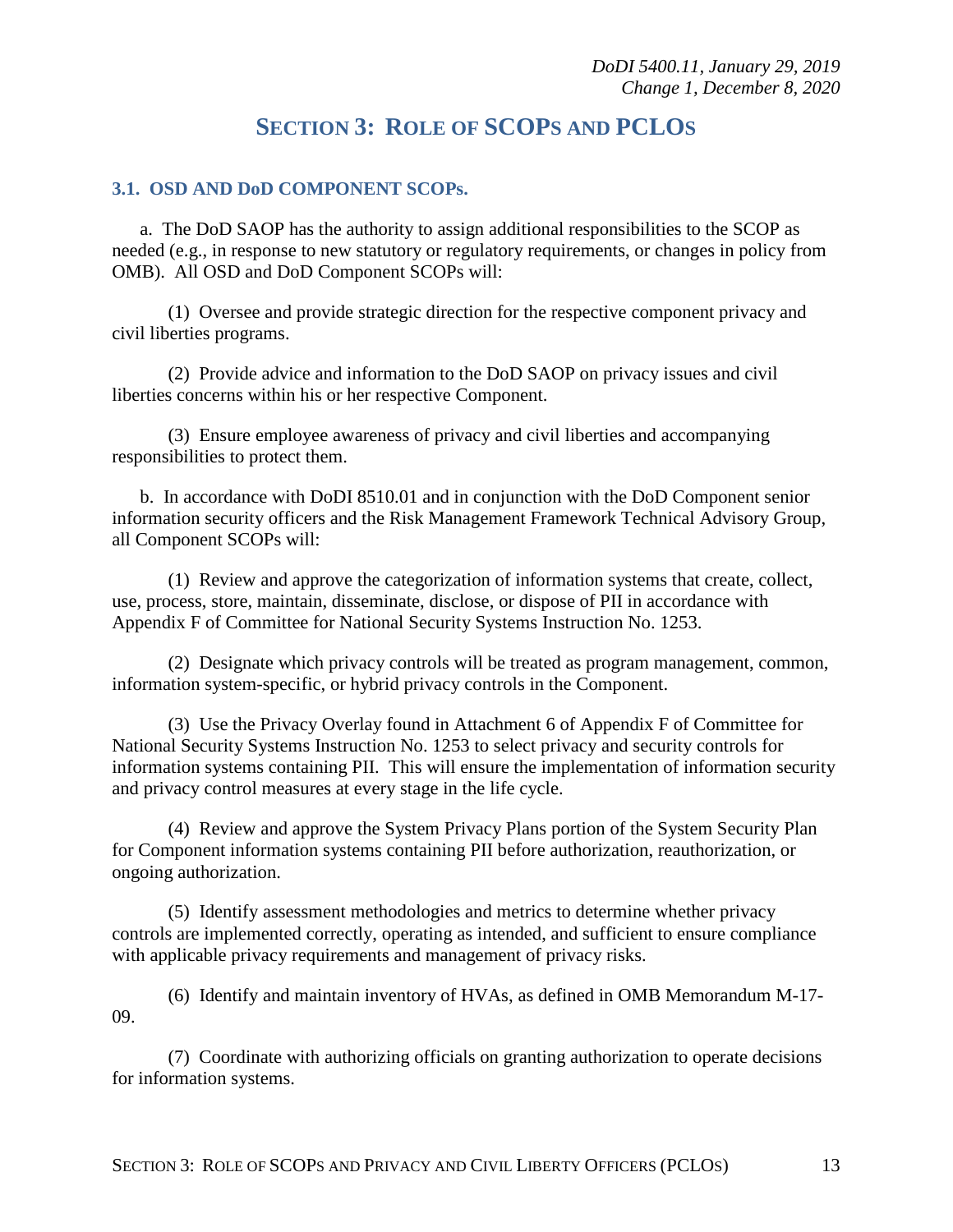(8) Ensure that the DoD SAOP is aware of information systems and Component systems of records containing PII that cannot be appropriately protected or secured, and that such systems are given a high priority for upgrade, replacement, or retirement.

c. Implement the DoD Breach Preparedness and Response Plan and, as necessary, establish Component breach management policies. Ensure adequate training and awareness is provided to employees and contractors on how to report, respond to, and mitigate breaches of PII. For breaches involving protected health information, defer to the Defense Health Agency Privacy and Civil Liberties Office for direction under Public Law 104-191, also known as the "Health Insurance Portability and Accountability Act of 1996," and DoD Manual 6025.18.

d. Ensure adequate procedures are in place for the management and remediation of both privacy and civil liberties complaints and alleged violations.

e. Review and approve reports as required for submission to the DPCLTD.

f. Establish as necessary a Component-level program to provide employee awareness of privacy and civil liberties as well as supervisor and senior-leader understanding of responsibilities to protect privacy and civil liberties. The program must include and disseminate procedures for submitting and responding to complaints of violations.

#### <span id="page-13-0"></span>**3.2. OSD AND DoD COMPONENT PCLOs.** OSD and DoD Component PCLOs:

a. Manage and supervise the functions of the DoD Privacy and Civil Liberties Programs for their respective organizations.

b. Ensure appropriate administrative, physical, and technical safeguards and procedures are established for information systems that contain PII.

c. Collaborate, as necessary and appropriate, with information management, information collection, information security, forms and publications management, records management, chief information officer, and attorney and legal advisor staffs.

d. Aggregate data and submit reports to the Chief, DPCLTD, through their respective SCOPs.

e. To the extent authorized by the Privacy Act of 1974 and using procedures outlined in Part 310 of Title 32, Code of Federal Regulations and the respective SORN:

(1) Process requests from individuals for access to records or to information pertaining to the individual from the DoD Component that maintains the system of records.

(2) Provide a copy of such records, in whole or in part, to the individual, unless such information should be withheld pursuant to applicable exemptions.

(3) Correct or amend such records if it has been determined by the DoD Component that the records are not accurate, relevant, timely, or complete, unless an exemption applies.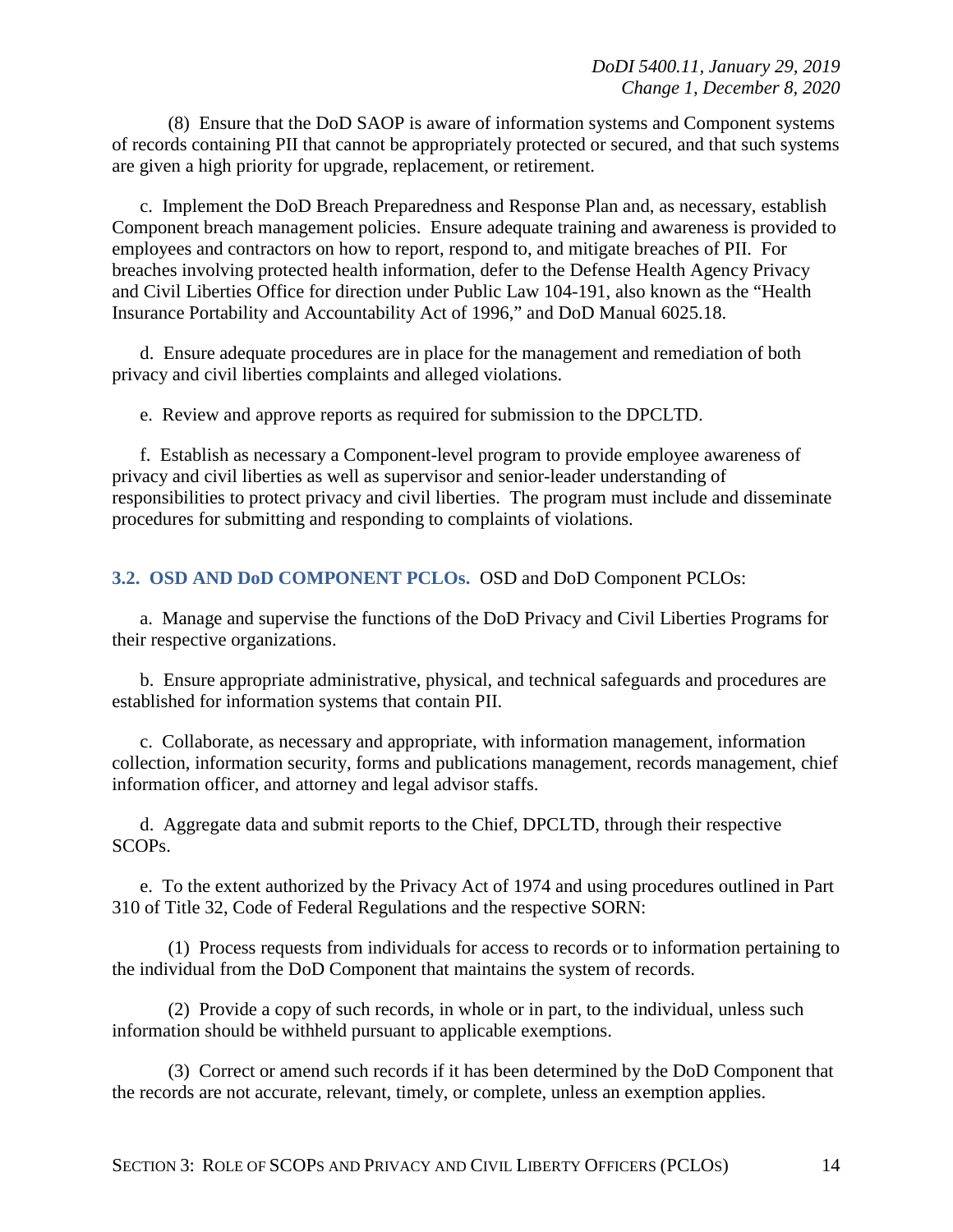(4) Process appeals of denials of requests to access or amend a record.

f. Submit SORNs and exemption rules to the DPCLTD.

g. Implement formal breach management policies, and provide adequate training and awareness for employees and contractors on how to report and respond to breaches of PII.

h. Provide mechanisms for submitting privacy and civil liberties complaints or alleged violations, in accordance with DoD 5400.11-R.

i. Ensure employee awareness of methods to address allegations of privacy and civil liberties violations.

j. Review and coordinate with appropriate Component personnel DD Form 2930, "Privacy Impact Assessment (PIA)," available at http://www.esd.whs.mil/Directives/forms/, for information systems in accordance with DoDI 5400.16.

(1) This form must be used when developing, procuring, or using IT that collects maintains, or disseminates PII, or when collecting, maintaining or disseminating PII using IT, in accordance with Section 208 of Public Law 107-347, also known as the "E-Government Act of 2002," and DoDI 5400.16.

(2) Make the privacy impact assessments available to the public in accordance with OMB policy and DoDI 5400.16. In accordance with DoDI 5400.16, if section 1 of DD Form 2930 contains information that would raise security concerns or reveal classified or sensitive information, the DoD Component can restrict the publication of the assessment.

k. Submit SSN reduction and justification memoranda to DPCLTD for final approval after the appropriate SCOP has signed them in accordance with Enclosure 3 of DoDI 1000.30.

l. Coordinate with the Defense Health Agency Privacy and Civil Liberties Office for all matters related to protected health information covered by Public Law 104-191, also known as the "Health Insurance Portability and Accountability Act of 1996."

m. Ensure component insider threat program officials include privacy and civil liberties in their training programs in accordance with DoDD 5205.16.

n. Coordinate with their appropriate legal office to advise heads of Defense Intelligence Components on privacy and civil liberties equities in accordance with DoD Manual 5240.01.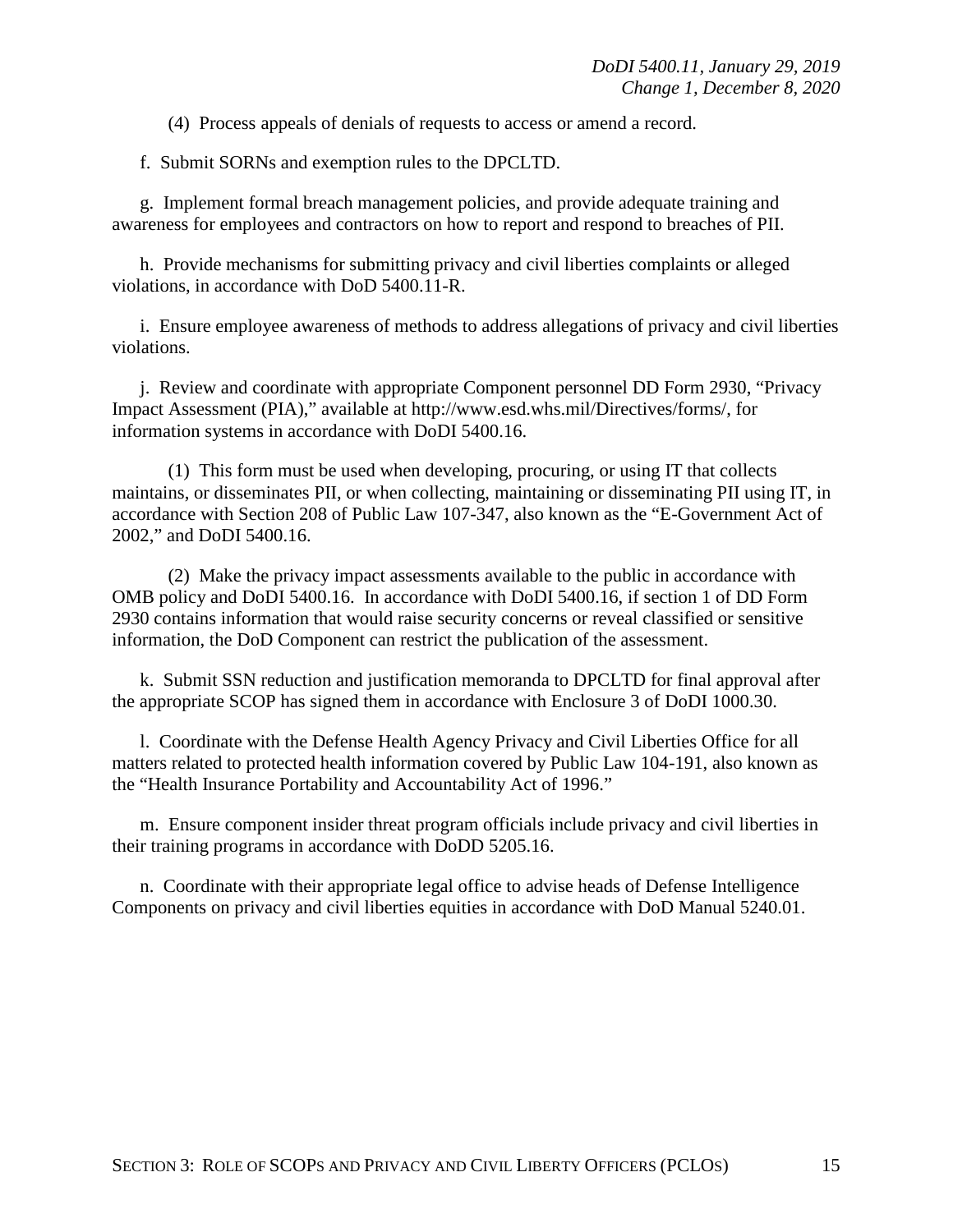## **SECTION 4: DEFENSE DATA INTEGRITY BOARD**

<span id="page-15-1"></span><span id="page-15-0"></span>**4.1. RESPONSIBILITIES.** The Defense Data Integrity Board:

a. Reviews, approves, and maintains all written agreements for receiving or disclosing DoD records for matching programs to ensure compliance with the Privacy Act of 1974, as amended, and all relevant statutes, regulations, and guidelines.

b. Reviews all matching programs in which DoD has participated during the year, either as a source agency or recipient agency; determines compliance with applicable laws, regulations, guidelines, and agency agreements; and assesses the costs and benefits of such programs.

c. Reviews all recurring matching programs in which DoD has participated during the year, either as a source agency or recipient agency, for continued justification for such disclosures.

d. Compiles an annual report, which will be submitted to the DoD SAOP and OMB and made available to the public on request. This report will describe the matching activities in accordance with Subsection (u)(3)(D) of the Privacy Act of 1974, as amended, and OMB No. A-108 reflecting the matching activities in which DoD has participated in the previous year.

<span id="page-15-2"></span>**4.2. MEMBERSHIP.** The Defense Data Integrity Board members must be full-time or permanent part-time government employees or Military Service members. The Board consists of:

- a. Director, DO&C, who serves as the Chair.
- b. Chief, DPCLTD, who serves as the Executive Secretary.
- c. Military Department SCOPs.
- d. Representative from DoD OCIO
- e. Representative from the Office of General Counsel of the Department of Defense.
- f. Representative from OIG DoD, in an advisory, non-voting role only.
- g. Director, Defense Manpower Data Center.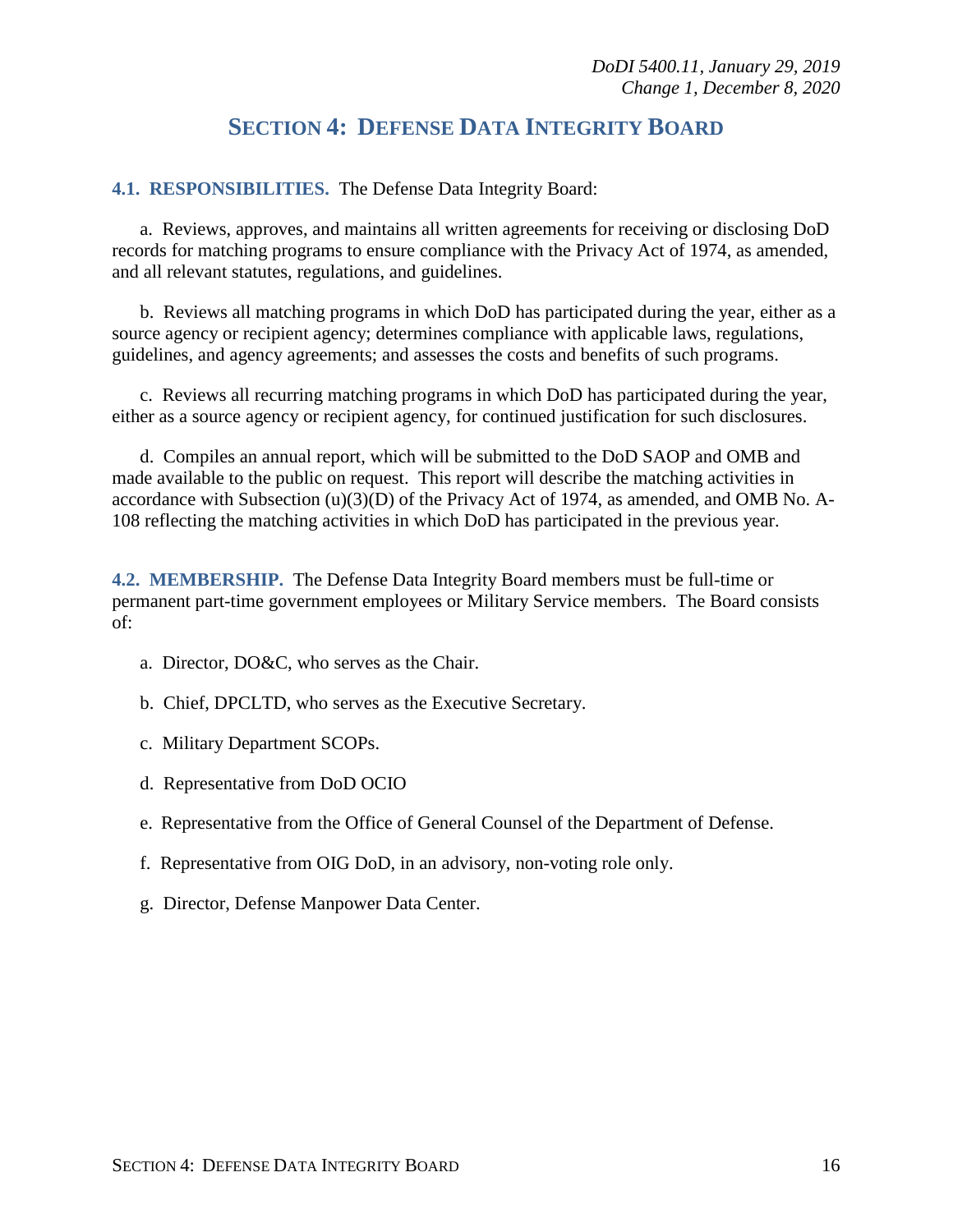## **SECTION 5: DOD RULES OF CONDUCT**

<span id="page-16-1"></span><span id="page-16-0"></span>**5.1. GENERAL.** The DO&C establishes rules of conduct for DoD personnel involved in designing, developing, operating, or maintaining any system of records, or in maintaining any record in accordance with Subsection (e)(9) of the Privacy Act of 1974. DoD personnel must be trained, and must ensure that contractors are trained, with respect to such rules, the requirements of this section, and any other rules or procedures adopted pursuant to this section, including the penalties for noncompliance. More detailed training provisions are outlined in DoD 5400.11-R.

a. Consistent with applicable law, information about an individual that is collected, used, maintained, or disseminated by the OSD and DoD Components will be:

(1) Legally authorized, relevant, and necessary to accomplish an established DoD mission or function.

(2) Accurate, relevant, timely, and complete for its stated purpose.

(3) Collected directly from the individual to the greatest extent practicable when the information may result in adverse determinations about the individual's rights, benefits, and privileges. The individual will be informed of:

(a) The specific purpose or purposes for which the information is intended to be used.

- (b) The authority for collection.
- (c) How the PII may be used.
- (d) Whether disclosing of such information is mandatory or voluntary.
- (e) The consequences to the individual of not providing that information.

b. The records used in any determination about any individual will be maintained with such accuracy, relevancy, timeliness, and completeness as is reasonably necessary to assure fairness to the individual in the determination.

c. OSD and DoD Components will establish appropriate administrative, technical, and physical safeguards to ensure the security and confidentiality of records and to protect against any anticipated threats or hazards to their security or integrity that could result in substantial harm, embarrassment, inconvenience, or unfairness to any individual on whom information is maintained.

d. OSD and DoD Components will make reasonable efforts to ensure records are accurate, timely, and relevant for DoD's purposes before disseminating any record about an individual to any person or to another federal or non-federal agency. This requirement does not apply if the record is being released pursuant to Section 552 of Title 5, U.S.C., also known and referred to in this issuance as the "Freedom of Information Act."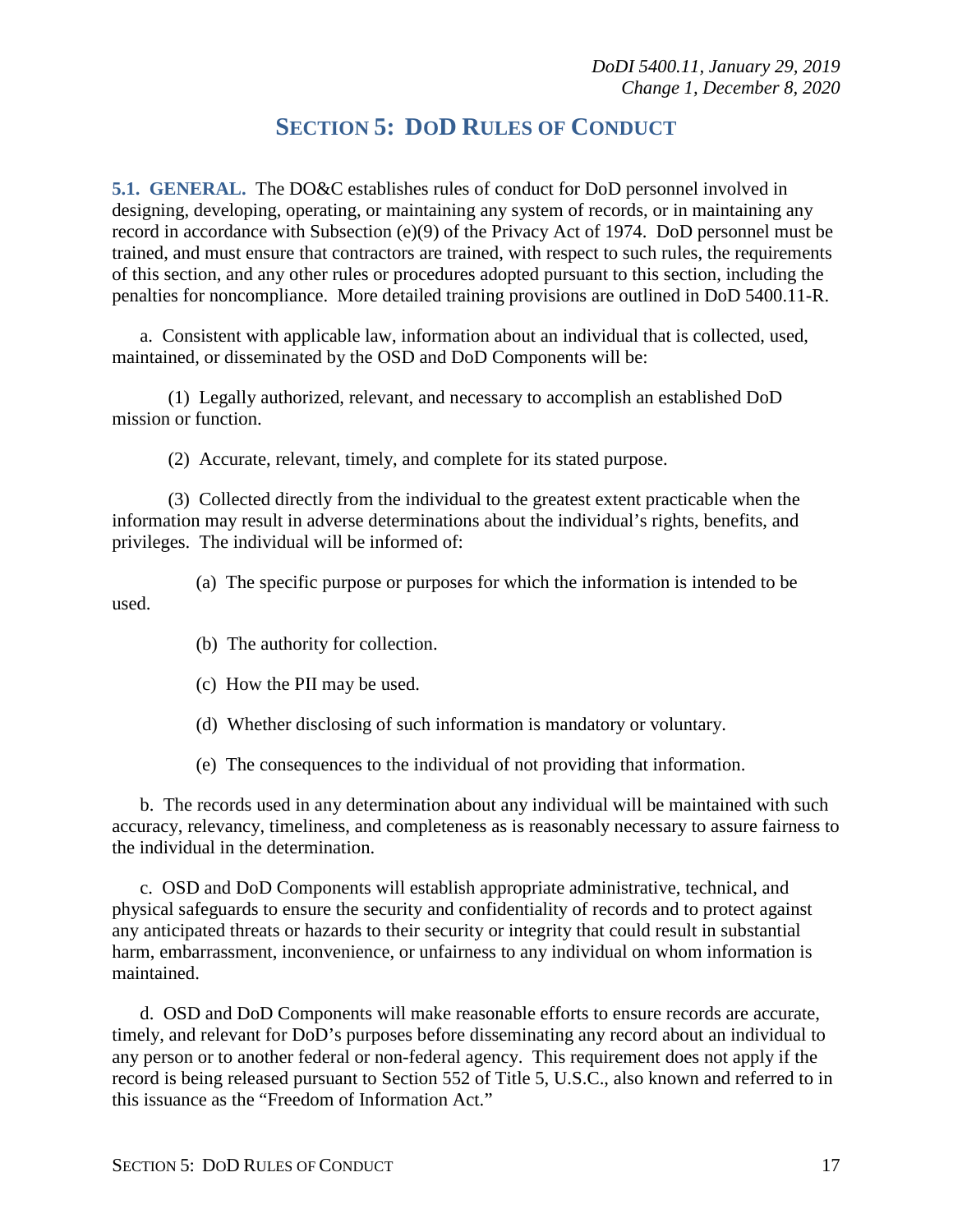e. Disclosing records pertaining to an individual from a system of records is prohibited in the absence of the individual's consent except as authorized by the Privacy Act of 1974 and the Freedom of Information Act.

f. Pursuant to the Privacy Act of 1974, no record will be maintained on how an individual exercises rights guaranteed by the First Amendment to the United States Constitution, except:

(1) When expressly authorized by statute.

(2) When expressly authorized by the individual who is the subject of the record.

(3) When the record is pertinent to and within the scope of an authorized law enforcement activity.

g. Protected health information will be disclosed in accordance with DoD Manual 6025.18 or its successor issuance. Questions regarding the disclosure of protected health information should be referred to the Defense Health Agency Privacy and Civil Liberties Office.

h. OSD and DoD Components will report any unauthorized disclosures of PII from a system of records to the applicable SCOP or PCLO.

#### <span id="page-17-0"></span>**5.2. FAIR INFORMATION PRACTICE PRINCIPLES (FIPPs).** OSD and DoD

Components are expected to consider the FIPPs when evaluating information systems, processes, programs, and activities that affect individual privacy consistent with the DoD mission and privacy program requirements. To the extent a particular principle cannot be implemented, other principles should be used to compensate for the privacy and civil liberties risks identified. For the purposes of this issuance, the FIPPs are:

<span id="page-17-1"></span>**a. Access and Amendment**. Provide individuals with appropriate access to PII and appropriate opportunity to correct or amend PII.

<span id="page-17-2"></span>**b. Accountability.** Hold personnel accountable for complying with measures that implement the FIPPs and applicable privacy requirements, and appropriately monitor, audit, and document compliance. Clearly define the roles and responsibilities with respect to PII for all employees and contractors, and provide appropriate training to all employees and contractors who have access to PII.

<span id="page-17-3"></span>**c. Authority.** Create, collect, use, process, store, maintain, disseminate, or disclose PII only with the proper authority to do so and identify this authority in the appropriate notice.

<span id="page-17-4"></span>**d. Minimization.** Create, collect, use, process, store, maintain, disseminate, or disclose PII only when it is directly relevant and necessary to accomplish a legally authorized purpose, and only maintain PII for as long as is necessary to accomplish the purpose.

<span id="page-17-5"></span>**e. Quality and Integrity.** Create, collect, use, process, store, maintain, disseminate, or disclose PII with such accuracy, relevance, timeliness, and completeness as is reasonably necessary to ensure fairness to the individual.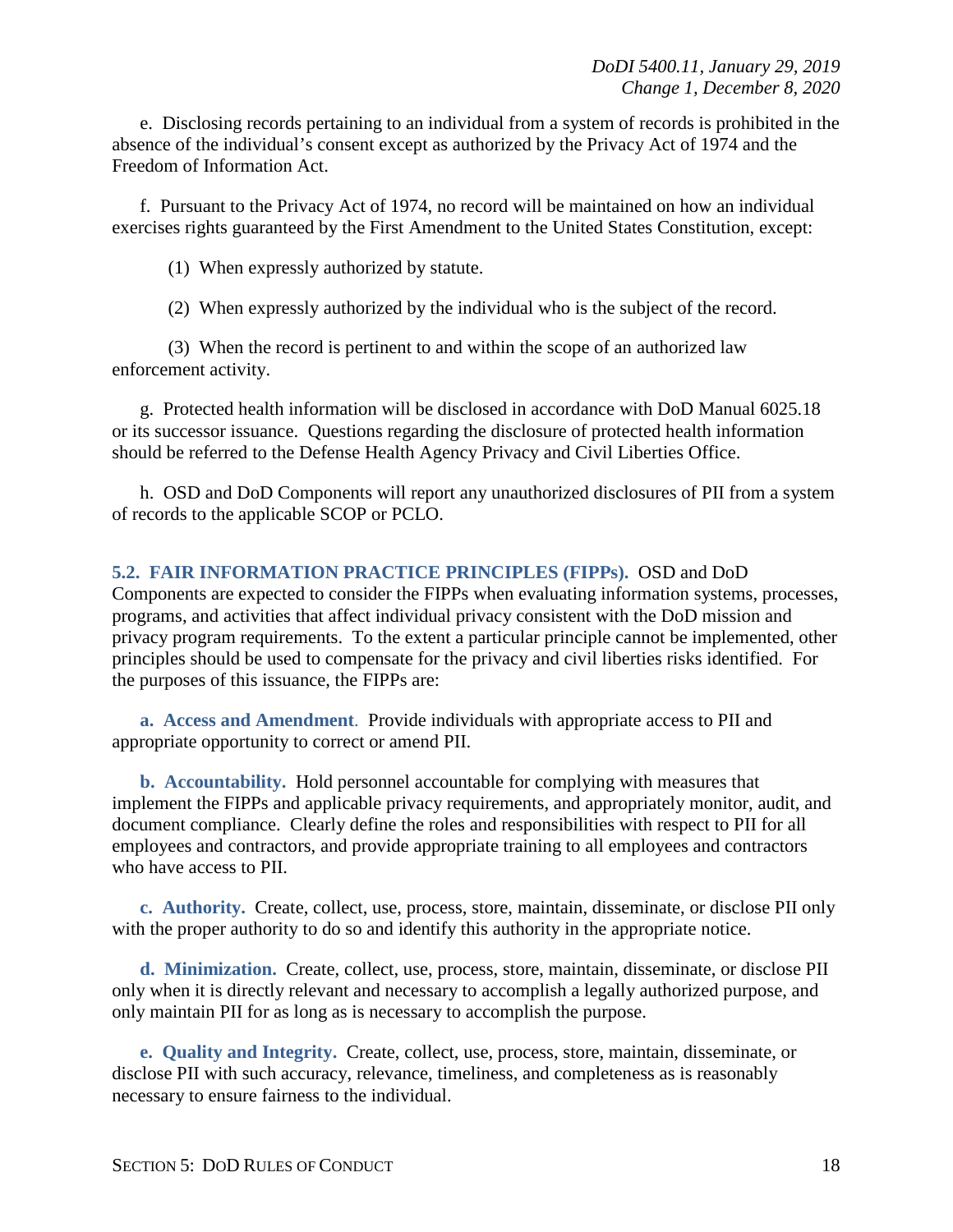<span id="page-18-0"></span>**f. Individual Participation.** Involve the individual in the process of using PII and, to the extent practicable, seek individual consent for creating, collecting, using, processing, storing, maintaining, disseminating, or disclosing PII. Establish procedures to receive and address individuals' privacy-related complaints and inquiries.

<span id="page-18-1"></span>**g. Purpose Specification and Use Limitation.** Specify the purpose for which PII is collected and only use, process, store, maintain, disseminate, or disclose PII for a purpose that is explained in the public notice and is compatible with the purpose for which the PII was collected, or that is otherwise legally authorized.

<span id="page-18-2"></span>**h. Security.** Establish administrative, technical, and physical safeguards to protect PII commensurate with the risk and magnitude of the harm that would result from its unauthorized access, use, modification, loss, destruction, dissemination, or disclosure.

<span id="page-18-3"></span>**i. Transparency.** Be transparent about information policies and practices with respect to PII, and provide clear and accessible notice regarding creation, collection, use, processing, storage, maintenance, dissemination, and disclosure of PII.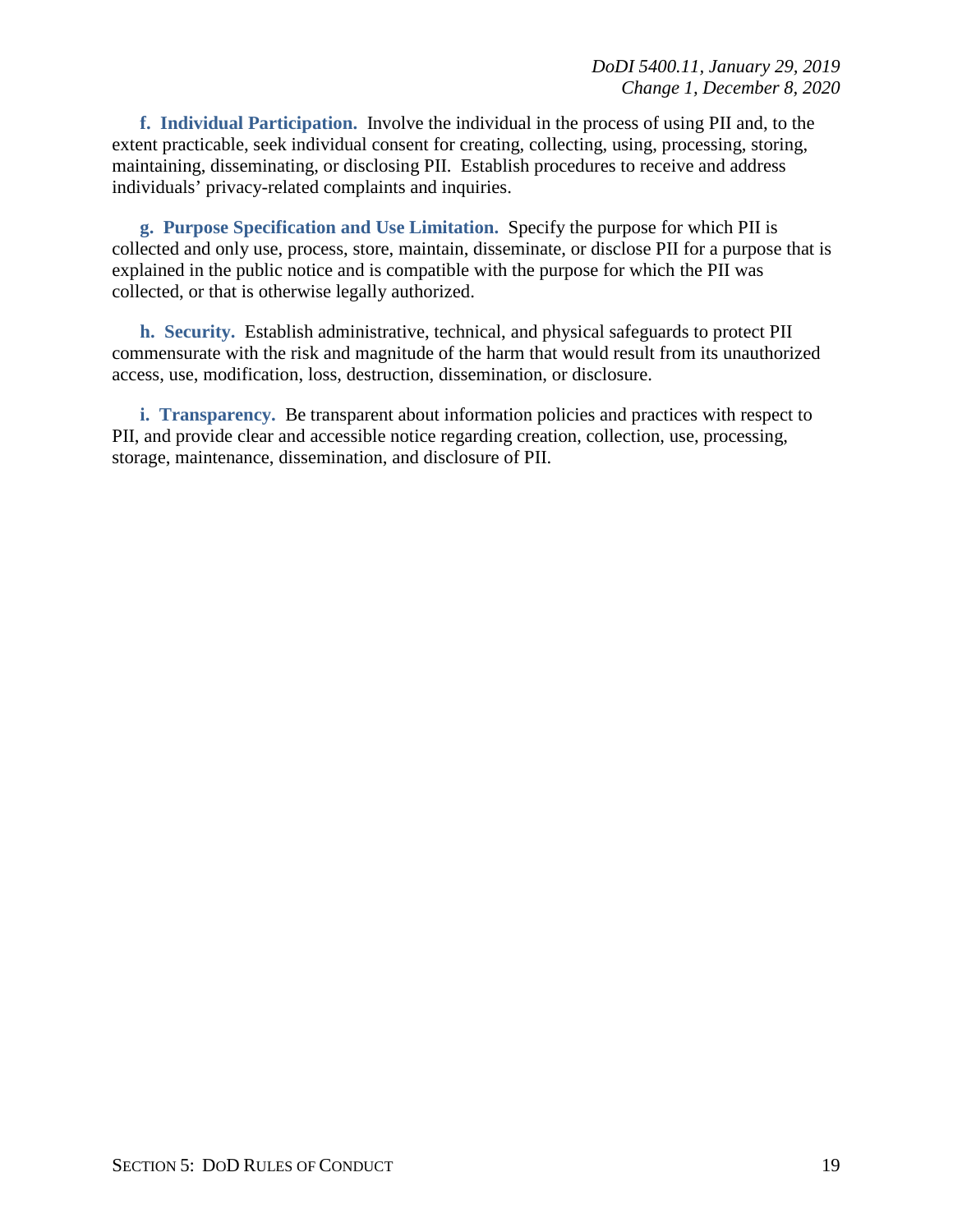## **GLOSSARY**

#### <span id="page-19-1"></span><span id="page-19-0"></span>**G.1. ACRONYMS.**

| <b>CMO</b>                                              | Chief Management Officer of the Department of Defense                                                                                                                        |
|---------------------------------------------------------|------------------------------------------------------------------------------------------------------------------------------------------------------------------------------|
| DoD CIO<br>DO&C<br>DoDD<br>DoDI<br><b>DPCLTD</b>        | DoD Chief Information Officer<br>Directorate for Oversight and Compliance<br>DoD directive<br>DoD instruction<br>Defense Privacy, Civil Liberties, and Transparency Division |
| <b>FIPPs</b><br><b>FISMA</b><br><b>FR</b>               | <b>Fair Information Practice Principles</b><br>Federal Information Security Management Act<br><b>Federal Register</b>                                                        |
| <b>HVA</b>                                              | high-value asset                                                                                                                                                             |
| IT                                                      | information technology                                                                                                                                                       |
| OIG DoD<br><b>OMB</b><br><b>OUSD</b>                    | Office of Inspector General of the Department of Defense<br>Office of Management and Budget<br>Office of the Under Secretary of Defense                                      |
| <b>PCLO</b><br><b>PIA</b><br>PII                        | privacy and civil liberties officer<br>privacy impact assessment<br>personally identifiable information                                                                      |
| <b>RPDD</b>                                             | Records, Privacy, and Declassification Division                                                                                                                              |
| <b>SAOP</b><br><b>SCOP</b><br><b>SORN</b><br><b>SSN</b> | Senior Agency Official for Privacy<br>Senior Component Official for Privacy<br>system of records notice<br>Social Security number                                            |
| U.S.C.                                                  | <b>United States Code</b>                                                                                                                                                    |
| <b>WHS</b>                                              | <b>Washington Headquarters Services</b>                                                                                                                                      |

<span id="page-19-2"></span>**G.2. DEFINITIONS.** Unless otherwise noted, these terms and their definitions are for the purpose of this issuance.

**breach**. Defined in OMB Memorandum M-17-12.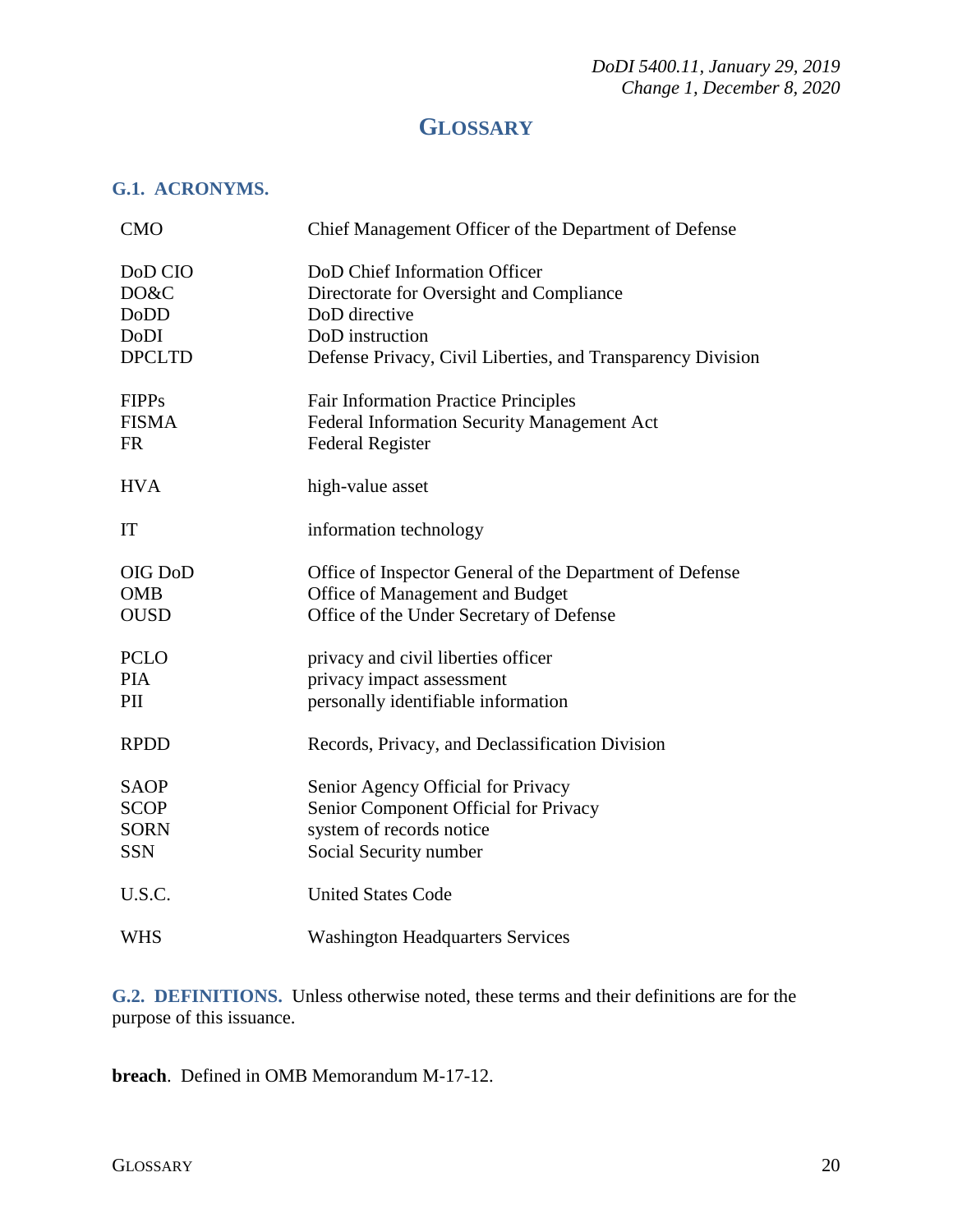**civil liberties.** Fundamental rights and freedoms protected by the United States Constitution.

**complaint.** An assertion alleging a violation of privacy or civil liberties.

**disclosure.** The information sharing or transfer of any PII from a system of records by any means of communication (such as oral, written, electronic, or other) to any person, entity, or forum, other than the subject of the record, the subject's designated agent, or the subject's legal guardian.

**DoD contractor.** Any person or other legal entity that directly or indirectly (e.g., through an affiliate) is awarded a government contract. This may include a contract for carriage under government or commercial bills of lading, or a subcontract under a government contract. A DoD contractor includes a contractor who conducts business with the Federal Government as an agent or representative of another contractor.

**DoD personnel.** Service members and federal civilian employees.

**HVAs.** Defined in OMB Memorandum M-17-09.

**individual.** Defined in the Privacy Act of 1974.

**maintain.** Defined in the Privacy Act of 1974.

**matching program.** Defined in the Privacy Act of 1974.

**PII.** Defined in OMB Circular No. A-130.

**PCLO.** A federal employee who is responsible for the day-to-day management of the DoD Component privacy and civil liberties programs.

**protected health information.** Defined in DoD Manual 6025.18.

**record.** Defined in the Privacy Act of 1974.

**SCOP.** A member of the Senior Executive Service, a Senior Level employee, or general officer or flag officer responsible for the overall implementation of the privacy and civil liberties programs in his or her DoD Component.

**SORN.** Defined in OMB Circular No. A-108.

**system of records.** Defined in the Privacy Act of 1974.

**violation of civil liberties.** Undue interference with the exercise of civil liberties.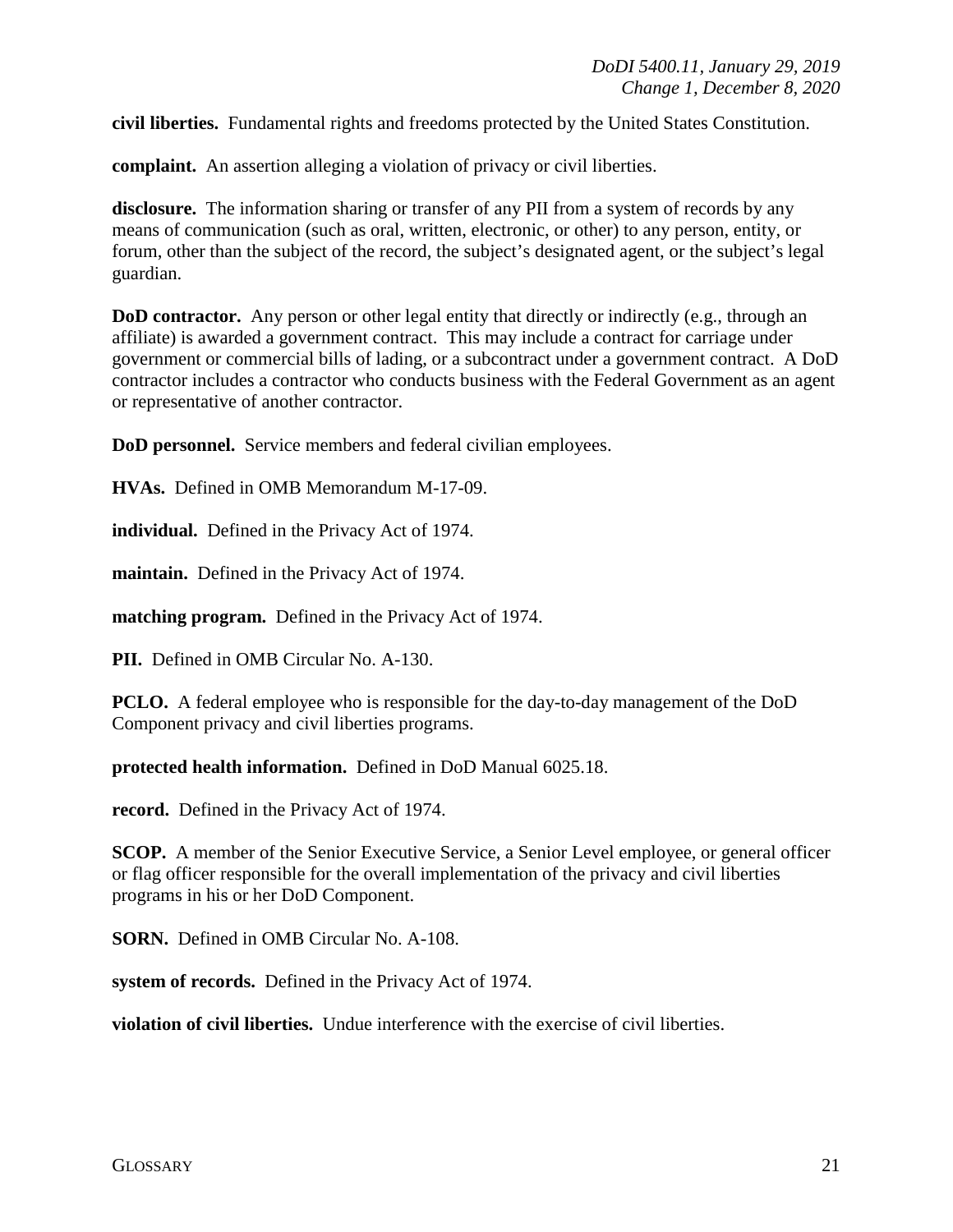#### **REFERENCES**

- <span id="page-21-0"></span>Committee for National Security Systems Instruction No. 1253, Appendix F, Attachment 6, "Privacy Overlay," April 20, 2015
- Deputy Secretary of Defense Memorandum, "Reorganization of the Office of the Deputy Chief Management Officer," July 11, 2014
- DoD 5400.11-R, "Department of Defense Privacy Program," May 14, 2007
- DoD Directive 5100.03, "Support of The Headquarters of Combatant and Subordinate Unified Commands," February 9, 2011, as amended
- DoD Directive 5105.53, "Director of Administration and Management (DA&M)," February 26, 2008
- DoD Directive 5105.82, "Deputy Chief Management Officer (DCMO) of the Department of Defense," October 17, 2008
- DoD Directive 5205.16, "The DoD Insider Threat Program," September 30, 2014, as amended
- DoD Directive 5500.01, "Preparing, Processing, and Coordinating Legislation, Executive Orders, Proclamations, Views Letters, and Testimony," June 15, 2007
- DoD Instruction 1000.30, "Reduction of Social Security Number (SSN) Use Within DoD," August 1, 2012, as amended
- DoD Instruction 5400.16, "DoD Privacy Impact Assessment (PIA) Guidance," July 14, 2015, as amended
- DoD Instruction 8510.01, "Risk Management Framework (RMF) for DoD Information Technology (IT)," March 12, 2014, as amended
- DoD Manual 5240.01, "Procedures Governing the Conduct of DoD Intelligence Activities," August 8, 2016
- DoD Manual 6025.18, "Implementation of the Health Insurance Portability and Accountability Act (HIPAA) Privacy Rule in DoD Health Care Programs," March 13, 2019

Executive Order 12333, "United States Intelligence Activities," December 4, 1981, as amended

- Office of the Deputy Chief Management Officer Memorandum, "DoD Breach Response Plan," September  $28, 2017<sup>1</sup>$  $28, 2017<sup>1</sup>$  $28, 2017<sup>1</sup>$
- Office of Management and Budget Circular A-19, "Legislative Coordination and Clearance," Revised September 20, 1979
- Office of Management and Budget Circular A-108, "Federal Agency Responsibilities for Review, Reporting, and Publication under the Privacy Act," December 23, 2016
- Office of Management and Budget Circular A-130, "Managing Information as a Strategic Resource," July 28, 2016
- Office of Management and Budget Memorandum M-16-24, "Role and Designation of Senior Agency Officials for Privacy," September 15, 2016
- Office of Management and Budget Memorandum M-17-09, "Management of Federal High Value Assets," December 9, 2016

<span id="page-21-1"></span><sup>&</sup>lt;sup>1</sup> This memorandum may be requested via email at osd.ncr.odcmo.mbx.dpcld-correspondence@mail.mil.